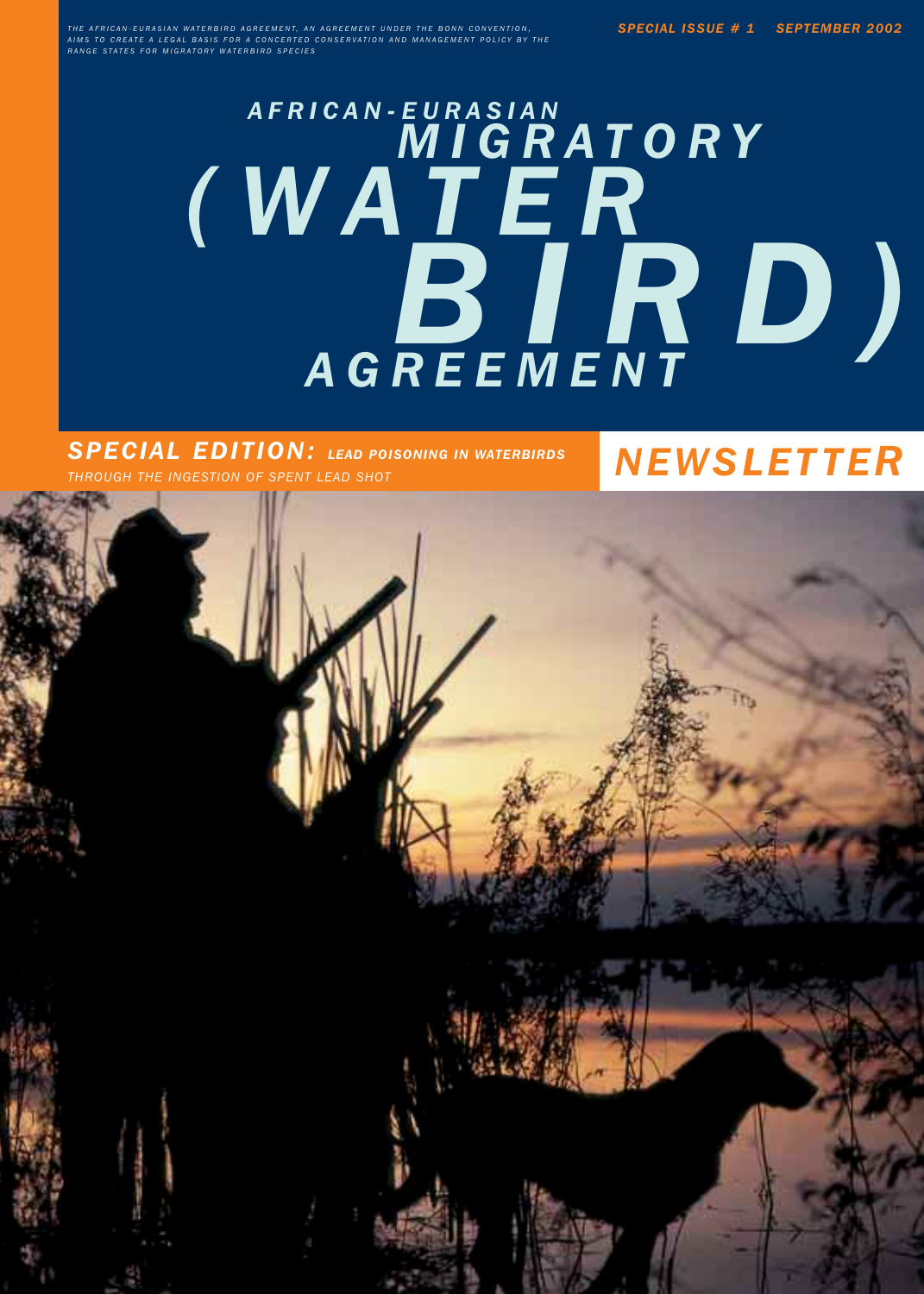The AEWA Newsletter is an important tool in informing readers of ongoing developments and activities in the Agreement area. The Secretariat aims to publish these Newsletters on a regular basis. Recently, the Secretariat decided to produce a series of special editions of the Newsletter, dedicated to subjects that deserve special attention.

This is the first issue in the series of special editions of the AEWA Newsletter. It aims to summarise the issue of lead poisoning in waterbirds through the ingestion of spent lead shot, and to evaluate possible difficulties that arise when addressing the issue. Most importantly, it aims to provide policy-makers and hunters' organisations with practical solutions and ideas through the experiences of people around the world who are involved in and concerned about the issue of lead poisoning in waterbirds.

This newsletter was composed by Nienke Beintema on behalf of the AEWA Secretariat. Information was received from a great number of people, for which the Secretariat is extremely grateful. The Secretariat encourages further distribution of this Newsletter; additional copies can be ordered free of charge.

The visions presented in the textboxes of this Newsletter are personal opinions, and therefore do not necessarily represent the view of the AEWA Secretariat.

- *CONTENTS: LEAD POISONING IN WATERBIRDS: NOT A NEW ISSUE 3*
	- *LEAD POISONING: THE BACKGROUND 6*
	- **THE SCALE** *7*
	- *POSSIBLE SOLUTIONS 8*
	- *ALTERNATIVES TO LEAD SHOT 9*
	- *REVIEW OF THE ISSUE 13*
	- 16 CURRENT SITUATION
	- *A RECENT CO-ORDINATION INITIATIVE: WORKSHOP IN ROMANIA 18*
	- *WORKSHOP FOLLOW-UP 21*
	- *FURTHER AGREEMENT STEPS 22*

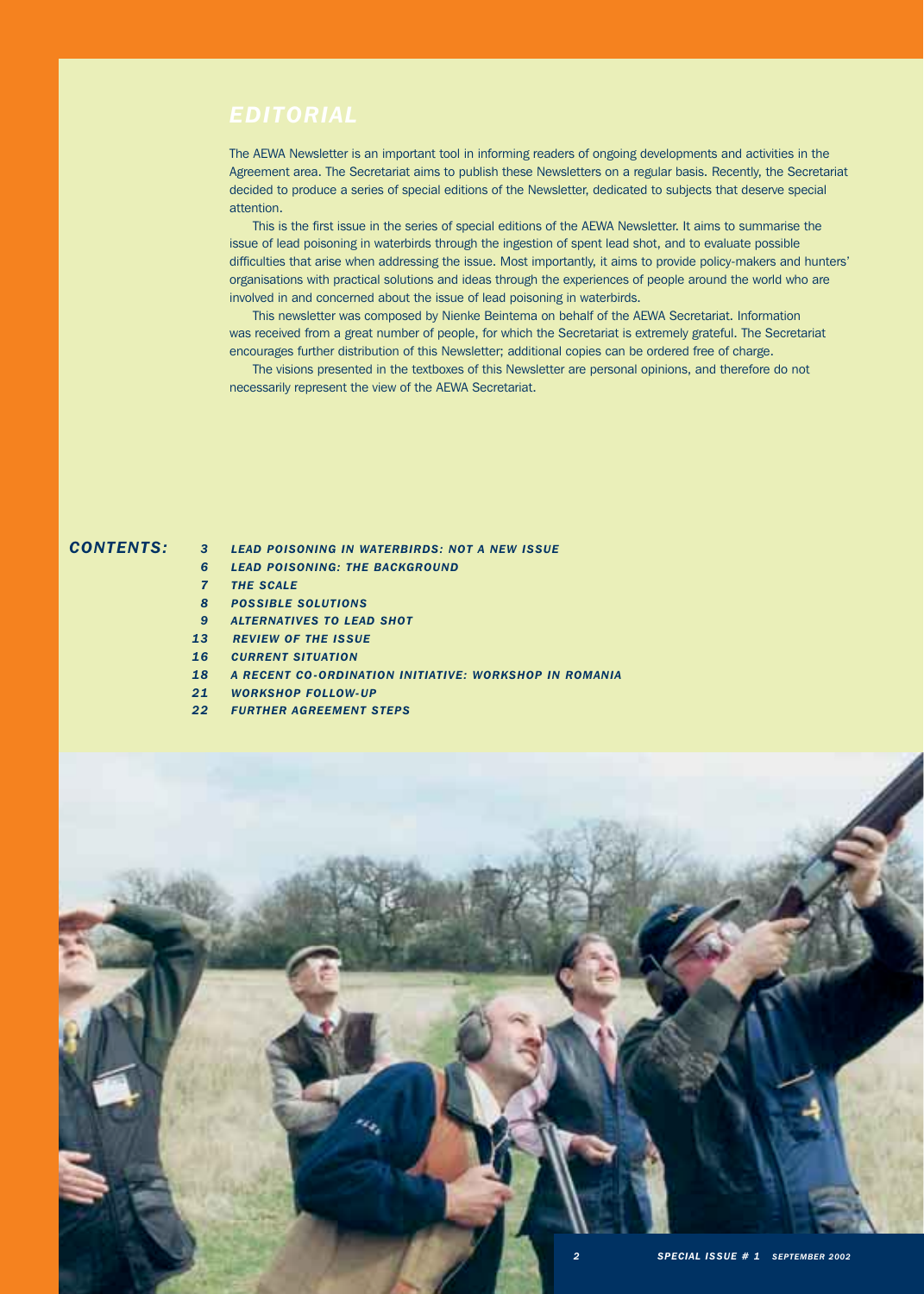# LEAD POISONING IN WATERBIRDS: NOT A NEW ISSUE

In 1894, the American naturalist George B. Grinell wrote a remarkable article in the ecological magazine *Forest and Stream*. He stated that waterbirds can suffer from serious lead poisoning after the ingestion of spent lead shot. Scientists, governments and hunters' organisations hardly took this observation seriously, until almost a century later, when a significant number of deaths among waterbirds became apparent in North America and Europe.

During the 1980s and 1990s, the issue was gradually recognised as a serious environmental problem that needed to be addressed as soon as possible. The International Association of Fish and Wildlife Agencies (IAFWA) started this process by initiating a series of educational programmes for hunters, which emphasised the need for the use of alternative ammunition. Political action soon followed. In 1991, the United States were the first nation to ban the use of lead shot for waterbird hunting. International co-ordination of similar actions started in that same year when the International Waterfowl and Wetlands Research Bureau (IWRB, now Wetlands International) convened a workshop to assess the scale of the issue,

# and to discuss possible solutions.

The outcomes of this workshop led to the formulation of regulatory statements in a number of international Conventions and Agreements, notably AEWA. Paragraph 4.1.4 of AEWA's Action Plan states that *Parties shall endeavour to phase out the use of lead shot for hunting in wetlands by the year 2000*. During the past few years, however, it became clear that there are many aspects that impede a rapid switch to non-toxic alternatives. Only six AEWA Range States – Canada, Norway, Finland, Denmark, The Netherlands and Switzerland – plus the USA have actually banned the use of lead shot in wetlands. Unfortunately many countries made little progress or have not yet started the process.



# *AN INTRODUCTION*

*DR. BAZ HUGHES, HEAD OF THREATENED SPECIES AT THE WILDFOWL &WETLANDS TRUST, AND CHAIR OF THE SPECIES SURVIVAL COMMISSION OF IUCN/WETLANDS INTERNATIONAL:* 

*"Lead is an extremely toxic substance. All of the physiological effects of lead are adverse. Increasing awareness of the danger of lead poisoning in humans and animals has resulted in a substantial reduction in its use in paint, water piping, pencils, solder on cans, fishing weights and in petrol. However, lead is still in use by wildfowlers and other hunters as shotgun ammunition. More than fifty years of research in over twenty countries have shown that the ingestion of lead pellets by wildfowl leads to significant mortality from lead poisoning. Millions of waterbirds are estimated to die of lead poisoning each year. Eating just one lead pellet can kill a bird. As lead shot remains in the environment for many tens of years, novel solutions for lead shot removal from wetlands provide a positive and exciting area for future research.*

*Over the last ten years, there have been significant moves to reduce lead shot deposition worldwide. Often new legislation to ban or restrict the use of lead shot has been introduced. However, few countries have subsequently introduced monitoring schemes to assess the effectiveness of these legislative measures. For example, a recent study in the United Kingdom demonstrated that lead shot was still being used to shoot waterfowl, some three years after a ban on lead shot was introduced.* 

*Reduction of the levels of lead poisoning in waterfowl requires an integrated approach of direct conservation measures and education/awarenessraising. International hunting organisations, such as the Federation of Associations for Hunting and Conservation (FACE) and Conseil International de la Chasse (CIC), are playing a crucial role in this process. FACE, for example, helped organise an international meeting on non-toxic shot which was held in Romania in October 2001."*

*Dr. Baz Hughes The Wildfowl & Wetlands Trust Slimbridge • Glos. GL2 7BT • United Kingdom Tel: +44 (0) 1453 891900 • Fax: +44 (0) 1453 891901 E-mail: baz.hughes@wwt.org.uk*

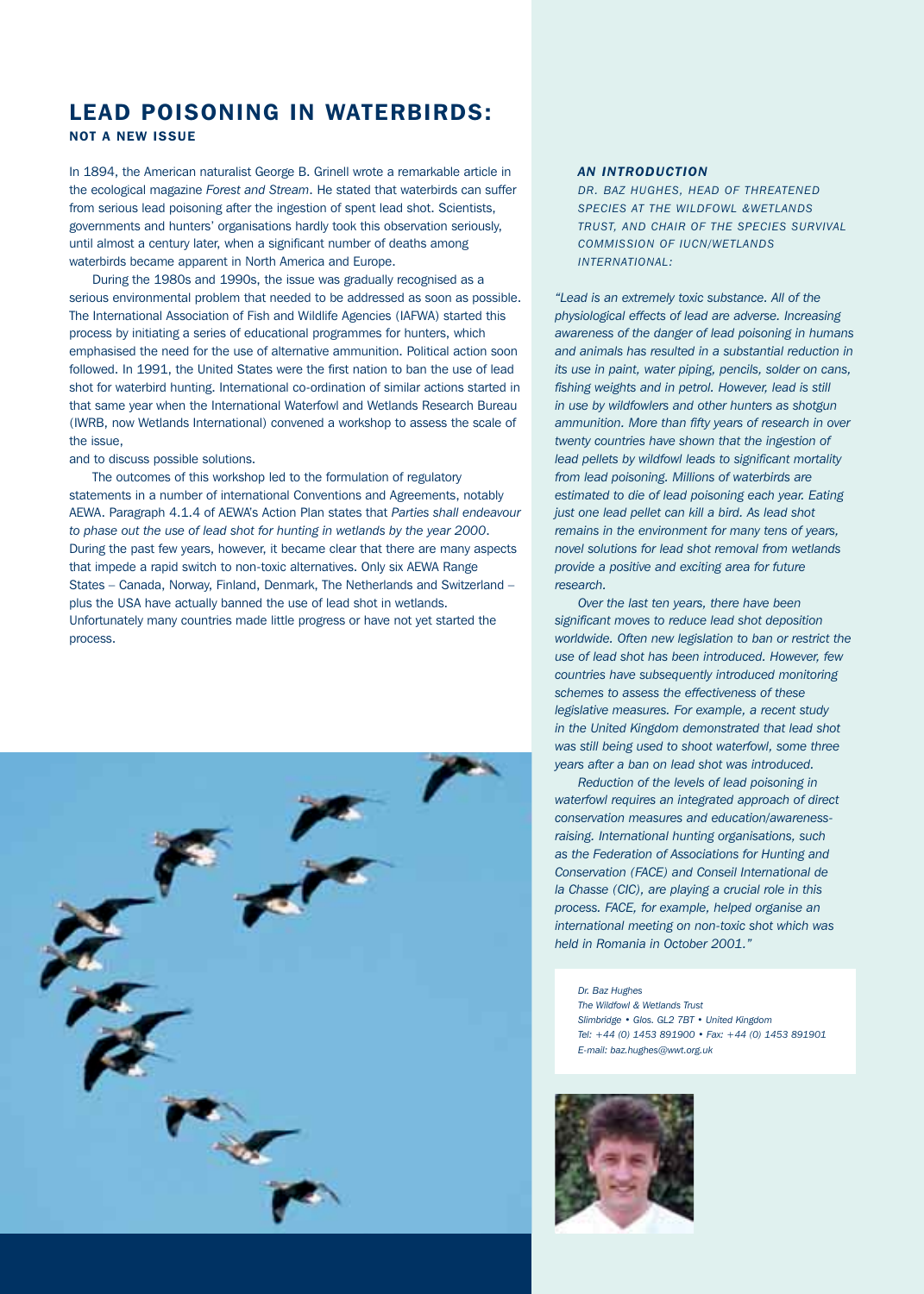# *CONSERVATION-ORIENTED HUNTER NIELS KANSTRUP, DIRECTOR OF THE DANISH HUNTERS' ASSOCIATION, KALØ, DENMARK:*

# *AN ISSUE OF INTERNATIONAL IMPORTANCE*

*"The lead poisoning issue has many international aspects. Firstly, many of the species that are affected are migratory waterbirds that cross several borders during migration. The impact of management – for example regarding lead shot – in one country might affect the flyway situation and so be of importance to all range states. Secondly, the question of lead shot is also a question of the image of the hunters. The public opinion in one country will have an impact in other countries, so both the hunters' and the national administration will benefit from international coordination and exchange of knowledge. Finally, making alternatives available is a focal point in phasing out lead shot. This is an international affair: research and development of alternatives and analysis of the market for sale of alternatives is facilitated by international co-operation.*

*There are several reasons why addressing the issue of lead shot is so difficult. The problem of lead poisoning of wildlife is not very apparent. Many hunters will claim correctly that "they never found a poisoned bird". The number of deaths among waterbirds due to lead poisoning is still regarded by many hunters and their organisations as being on a very small-scale or negligible. At the same time, many hunters are very sceptical about using an alternative, not because hunters necessarily have any factual experience, but because "they always used lead". In other words, hunters are conservative, and often this is combined with a widespread and well-organised propaganda against alternatives which is often based on commercial interests.*

# *LEARNING BY DOING*

*In many countries the authorities have introduced a phase-out of lead shot. The resistance is often seen to come from the industry and organisations representing hunters and clay pigeon shooters. In Denmark the first real progress was seen when hunters tried to use alternatives (steel was the only option at that time) themselves, when the first regulation came into force in 1985. Studies carried out by the hunters' association showed that the lethality of steel shot was comparable to that of lead. Introduction of steel shot for clay pigeon shooting made many hunters realize that steel cartridges were not at all dangerous to fire, and the price of*

*cartridges was still acceptable. Practical use of alternatives showed people that all the rumours about exploding guns, crippled game, high prices etc. were really only rumours. Therefore, in my opinion the key solution is 'learning by doing', and any central approach needed for pushing things in the right direction should respect the users and their observations.*

*Denmark is not typical as we chose a total ban on the use of lead shot including all hunting and all clay pigeon shooting, the latter still with a few exceptions. Banning lead shot for shooting in forests caused a new problem, as steel is not accepted by foresters due to its hardness and risk of damage to machinery used in the timber industry. This situation put pressure on the development of soft alternatives: bismuth, tungsten products, tin etc. These have shown to be quite popular although the price of these cartridges is significantly higher than the price of lead and steel.*

# *THE DANISH EXPERIENCE*

*Many Danish hunters feared (and some anti-hunt people hoped!) that the phasing out of lead shot would mean the phasing out of hunting altogether. Seventeen years of experience have shown that this never became a reality. Neither the number of hunters nor the annual bag changed significantly. The first main worry was the risk of guns exploding or being damaged by steel shot. This, however, was shown to be unfounded. Also, the lethality of alternative shot has been investigated in several scientific and more popular programmes, the result showed that lethality is connected to hunters' behaviour (shooting distances) more than to the performance of the cartridge.*

*Lead is still regarded as an ideal material due to its ballistic qualities, but there have been many examples of lead shot cartridges being much poorer than cartridges with alternative shot materials. In other words: efficiency of a type of shot is a question of cartridge quality more than shot material. The phasing out of lead has put a focus on lethality. Steel shot has to some degree taught hunters to be more cautious by shortening the shooting distances. This has caused an increase in the total efficiency of the shot, as shortening of distances will markedly increase the hitting probability. In Denmark, during the past five years, there has been a focus on crippling rates, but without an actual connection to the phasing out of lead shot.*

*"HONESTLY, I DON'T REALLY MIND WHAT SHOT I USE. I AM NOT AT ALL CONCERNED ABOUT ANY DAMAGE BEING DONE TO MY GUN OR A RISK OF EXPLOSION." NIELS KANSTRUP*

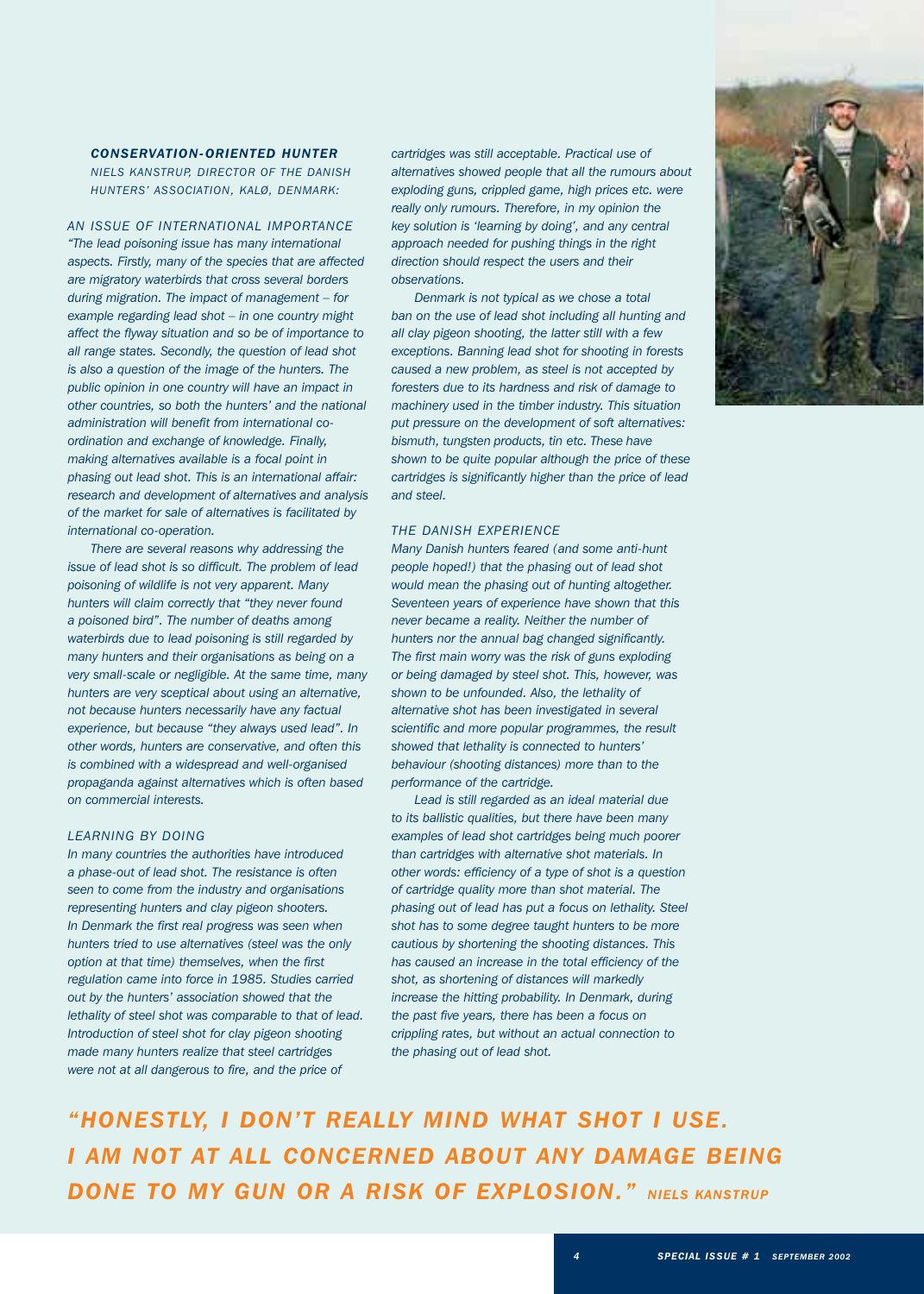

*From the moment hunters became acquainted with steel shot, both for hunting and clay pigeon shooting, the process gained the right momentum. Before then, many were very sceptical and the question caused many fights, both within the hunters' community and outside of it. Therefore the use of steel shot has been a success although there is some evidence that lead is still used illegally to a certain degree. Today, hunters are not complaining (at least not about this particular problem!), although many still do not see the logic behind the total ban of lead, also enforced in upland hunting.*

# *DUAL ROLE AS HUNTER AND CONSERVATIONIST*

*Honestly, I do not really care what shot I use. To shoot geese, heavy sea ducks, foxes etc., I always choose high performance shot – mostly steel shot size 3,5 mm to 4 mm. For smaller game species I will use any alternative with a standard load (28 gram). In general, I am more aware of shooting distances than before, and today I keep monitoring the number of shot used per bagged animal, which should always be somewhat below 3. I am not at all concerned about any damage being done to my gun or a risk of explosion. Concerning security I am aware of the higher risk of ricocheting from hard shot (mostly steel), although this has caused no increase in the numbers of hunting accidents in Denmark. In areas where you might hit hard surfaces (ground, stones, trees) I would normally use soft shot.*

Having observed the phasing out of lead shot in Denmark during the last fifteen years, I have listened to and taken part in a lot of discussions. My role has been a dual one as the authorities regard me (correctly) as a hunters' representative and the hunters often regard me as a useless conservationist. The authorities have been quite firm, but they have also been willing to listen to the hunters and their organisations. The total ban on the use of lead shot has been implemented in several steps, giving room for development and giving the hunters a chance to

adapt to the new situation. On the other hand, hunters have also been open and willing to take up the challenge, mostly because they want to present a good image of hunters being responsible partners in modern nature management. Looking back, the process has definitely been an example of a 'win-win' situation.

# *A PIECE OF ADVICE…*

*My advice for hunters who are reluctant to switch, would be: Try the alternatives yourself! As for governments: Take the hunters seriously. They are the main stakeholders. Keep a firm line, but leave some of the responsibility to hunters. Look at the experiences in other countries, but accept the need of local hunters to take part in the awareness–building process.*

*The Danish example of banning all use of lead for hunting seems to be too ambitious for most other countries. To many of them, hunting-related lead poisoning is a rather limited problem compared to general conservation needs. Hopefully, the first priority will be to safeguard the existence of ecosystems such as wetlands, in this case by addressing general problems regarding wetlands and waterbird management. In certain countries this is a challenge per se. In countries having the surplus to do more, there should be a focus on reducing all pollution, including lead deposition. To address the problem worldwide there is a clear need of a constructive dialogue on a national and international level between governments, nature conservationists and hunters. Such co-operation is a precondition to maintain the momentum of the process of phasing out lead shot in wetlands."* 



*Mr. Niels Kanstrup*

*Director of the Danish Hunter's Association Wildlife Management School, Kalø Molsvej 34 • 8410 Ronde • Denmark Tel: +45 87910600 • Fax: +45 86372365 E-mail: nk@jaegerne.dk*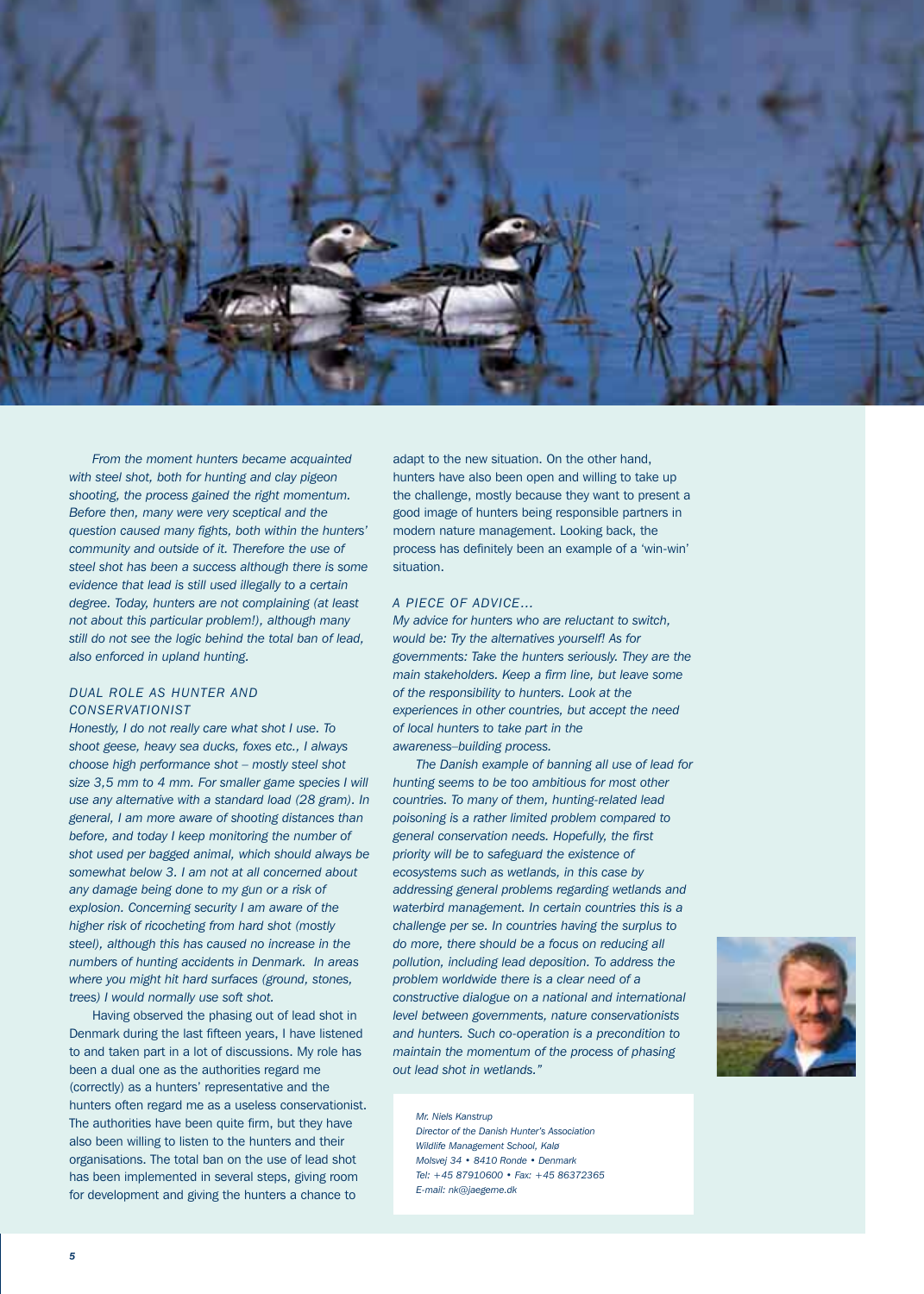# LEAD POISONING: THE BACKGROUND

Shotgun cartridges used for hunting ducks and geese each contain about 280 pellets, weighing about 30-35 grams in all. A hunter fires an average of three to six cartridges for every bird that is hit. Only a few of the pellets actually hit the bird. The rest fall to the ground or into the water. Thus, thousands of tonnes of lead are deposited in the environment each year. In Canada, for example, where the scale of this problem was researched in detail, the lead deposition was estimated to be 2000 tonnes per year before lead shot was banned in 1991. Pellet densities in heavily hunted lakes and marshes were recorded to be as high as 200 pellets per square meter. It is estimated that these numbers are no less high in other countries worldwide. In France, for example, the annual deposition is estimated to be as high as 6250 tonnes per year, and in Spain it is around 5000 tonnes per year. As a rule of thumb, the annual lead deposition per hunter is somewhere between two and five kilograms<sup>1</sup>.

It takes tens to hundreds of years before lead pellets dissolve into the water. Also, wetland bottoms are often too compact for pellets to sink into the sediment. Therefore, the vast majority of spent lead shot remains accessible to waterbirds for a considerable amount of time.

Waterbirds deliberately pick these pellets up from the bottom and swallow them, mistaking them for food items or grit, which is retained in the muscular waterbird stomach (gizzard) to facilitate the grinding of the food. The grinding action of the gizzard, combined with the acidic stomach fluids, causes the pellets to dissolve easily. Ionic lead is then released and enters the blood stream through the wall of the intestine.

Lead is a highly poisonous metal. Impeding the production of haemoglobin, the blood protein responsible for oxygen transportation, it causes severe anaemia. In addition, it affects the nervous and circulatory systems, liver and kidneys. Birds that ingest ten or more lead pellets will die of acute lead poisoning within a few days. If a smaller number (two to ten) is ingested, the ordeal will take much longer. Birds will gradually start to show signs of chronic lead poisoning, such as drooping wings, green and watery faeces, weight loss and atypical behaviour. This influences their ability to forage and to escape from predators. Victims of chronic lead poisoning usually die within two to three weeks. If a bird swallows only one pellet, it usually survives, although its immune system and fertility are likely to be affected. Also, even low concentrations of lead have a negative impact on energy storage, which affects the ability to prepare for migration.

*1 Reference: www.univers-nature.com and personal communications.*

*TOXICOLOGIST*

*PEDRO ZOUN, PROJECT LEADER WILDLIFE RESEARCH, CENTRAL INSTITUTE FOR ANIMAL DISEASE CONTROL (CIDC), LELYSTAD, THE NETHERLANDS:*

*"Since 1975, we have been doing a lot of research on the incidence of lead pellet ingestion by waterbirds in The Netherlands. It was the Dutch Ministry of Agriculture, Nature Management and Fisheries that requested and financed this project. Most of the research was done in the 1980s, and our data contributed to the formulation in 1991 of a total ban on the use of lead shot for hunting waterbirds.*

*Also, in a more general research, over many years, we analysed the bodies of waterbirds that were found dead in the field. The majority of those had lead pellets in their stomachs; we discovered this when the birds were x-rayed. Sometimes their stomachs even contained more than twenty pellets. Those were usually largely eroded. In those instances the birds were always in a very bad condition. Diagnosis of lead intoxication was based on the lead concentrations in liver, kidney and bone tissue.*

*The hunting community actually contributed to our research by bringing in dead birds for us to examine. I suppose they realised that waterbird conservation would only be in their own advantage in the long run. I can understand that many of them were opposed to the ban, though. It does take a switch of mentality. Even now, after ten years of legislation, when we examine pellets that we find in birds they sometimes appear to be lead pellets. This is deplorable. Considering the serious threat of lead to the environment, it is obviously a significant improvement that it is being replaced by other materials."*

*Mr. Pedro E.F. Zoun Project Leader Wildlife Research CIDC - Lelystad • Cluster Infectieziekten PO Box 2004 • 8203 AA Lelystad • The Netherlands Tel: +31 320-238238/238438 E-mail: p.e.f.zoun@id.wag-ur.nl*





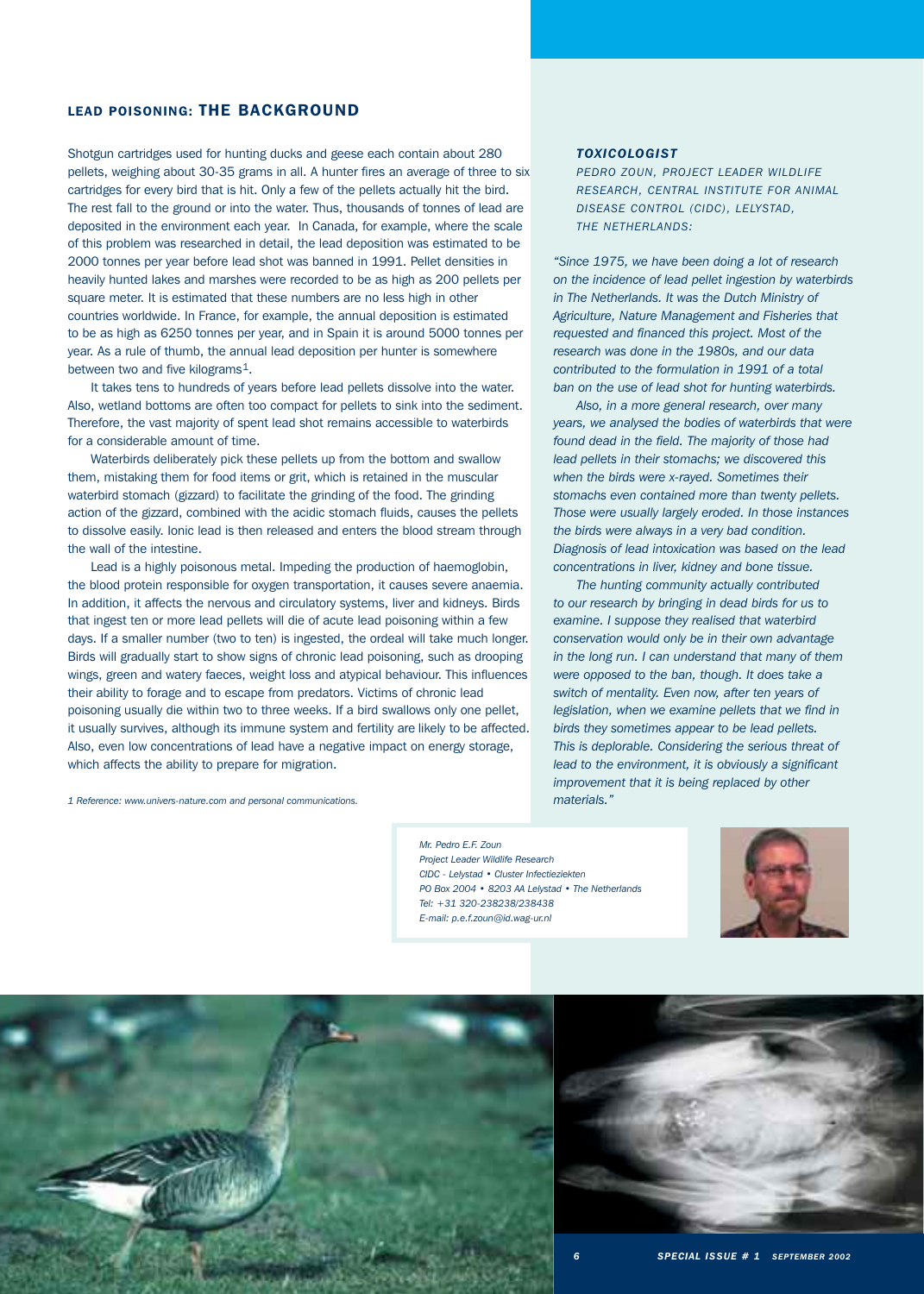# THE SCALE

Lead poisoning through the ingestion of spent lead shot is estimated to kill many millions of waterbirds worldwide each year. Already in the 1950s, scientists in North America estimated the yearly number of victims in their continent alone, to be 1.5 to 4 million. Recent research in Europe and North America showed that as many as 40% of all waterbirds ingest at least one lead pellet during a single season of exposure.

In addition, secondary lead poisoning can occur when predators or scavengers consume affected waterbirds. Research conducted in various countries (e.g. the USA, Germany, Austria, France, the United Kingdom) during the past five to ten years, showed that secondary poisoning, particularly of Bald Eagles (*Haliaeetus leucocephalus*) and White-tailed Eagles (*Haliaeetus albicilla*), is a significant source of mortality. In North America, for example, it is responsible for 10-15% of post-fledging mortality in Bald Eagles.

# RISK TO HUMANS

Lead poisoning in waterbirds can also form a considerable health risk to humans. Consumption of waterbirds carrying shot in their flesh is not particularly dangerous; humans do not have a muscular stomach, so ingested lead shot usually passes through the human digestive system without considerable dissolution. However, some cases have been reported where people retained lead shot in their bodies, most often in the appendix. Lead intoxication can occur if this concerns a large amount of pellets (hospital patients in one Newfoundland study were reported to have accumulated from one to over 200 lead pellets in their appendices!).

However, as noted earlier, a large percentage of all waterbirds ingest one or more lead pellets, and consequently have elevated levels of lead throughout their bodies. Consumption of these waterbirds results inlead exposure. On average, 15% of all waterbirds have levels of lead well above the generally accepted health norm for human consumption.

*"EVERY SINGLE LEAD POISONED WHITE-TAILED EAGLE IS ONE STEP BACKWARDS IN THE RECOLONISATION PROCESS."*

*NORBERT KENNTNER*



# *RAPTOR SPECIALIST*

*NORBERT KENNTNER, ECOTOXICOLOGIST AT THE RESEARCH INSTITUTE OF WILDLIFE ECOLOGY, VETERINARY UNIVERSITY VIENNA, AUSTRIA:* 

*"Lead poisoning in raptors will occur wherever lead shot is used for hunting. I analysed about 170-180 white-tailed eagles from Germany where the percentage of lead poisoning remains fairly stable at around 25%. I also analysed white-tailed eagles from Finland, Austria and Greenland. Secondary lead poisoning occurs in all of these countries. It is the very nature of white-tailed eagles, searching for carcasses and easy prey like shot-crippled or poisoned waterfowl, that makes this species vulnerable to lead poisoning.*

*I know from my own analyses of about 650 other raptors, like northern goshawks, peregrine falcons, common buzzards and marsh harriers, that all species of birds of prey, whether they hunt or scavenge, are at high risk of lead poisoning. Lead poisoning in most raptor species is even strongly underestimated, because smaller species that fall victim to lead poisoning are often quickly removed from the field by other scavengers, such as wild boars.*

*The main problem is that hunters are not aware of the problem of lead poisoning. I believe that it is necessary that the hunting community is thoroughly informed about the association between lead ammunition and lead poisoning in waterfowl and raptors. And even if they are aware of the problem, most hunters do not believe that lead poisoning occurs in their country. Unfortunately there are hardly any publications about the occurrence of the problem.*

*The northern European population of white-tailed eagles is back from the brink and steadily increasing. The population density is increasing all over the northern European breeding areas and the distribution area of this species is expanding. However, the whitetailed eagle is still far from reaching its original distribution. In southern Europe, for example, the population is either stable or declining. We hope that this species will expand its breeding range further west and south. Also in the Netherlands people expect white-tailed eagles to be breeding in the near future; in Bavaria there was a first pair breeding in the year 2001. The expanse however depends strongly on the success of the breeding and the survival of the white-tailed eagles. Therefore, every single lead poisoned white-tailed eagle is one step backwards in the recolonisation process."*

*Mr. Norbert Kenntne University of Veterinary Medicine Veterinärplatz 1 • 1210 Wien • Austria Tel: +43-1-250-77/0 • Fax: +43-1-250-77/1090 E-mail: kenntner@gmx.net*

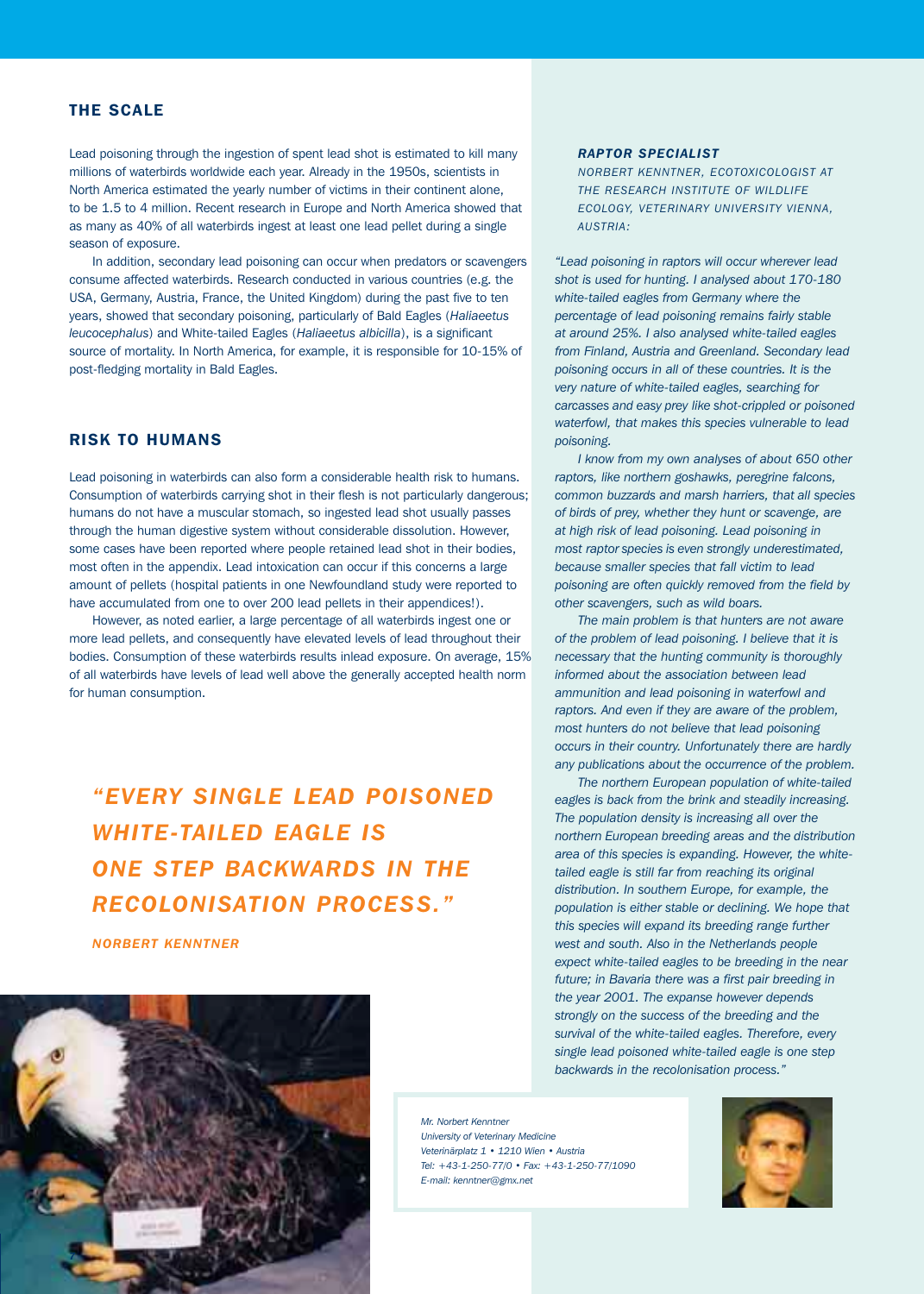# *GREENLAND*

*JESPER MADSEN, DIRECTOR OF ARCTIC ENVIRONMENT RESEARCH AT THE NATIONAL ENVIRONMENTAL RESEARCH INSTITUTE, DENMARK:*

*"Human exposure to lead is high in Greenland communities, especially where consumption of shot birds is large. Although there has been no direct evidence of poisoning, our institute will soon publish a report showing that the human intake of lead when eating game that was shot with lead pellets, is much higher than previously thought. In one to two months this report will appear in Danish, and thereafter we will submit an English version to an international journal. No doubt, this will have consequences for the ongoing Greenland decision-making regarding the use of lead shot; a ban is likely to be implemented within a few years.* 

*The Greenland lead shot legislation is regulated by the Greenland Homerule Authorities through their own laws. There has been a very hectic debate and the hunting community reacted very negatively to the proposed legislation. The Homerule wanted it to be implemented within a year; this has now been delayed by at least one year. The ban will mainly affect the Greenlandic population itself, since waterfowl hunting by tourists is limited.*

*Non-toxic shot is not available in Greenland at the moment, and there haven't yet been any tests of alternatives and their effectiveness in cold climates. However, the distribution of ammunition is in the hands of one company, so this can be arranged relatively easy. The same is true for education campaigns and information materials for hunters: nothing has been undertaken so far but developments are on the way."*



# POSSIBLE SOLUTIONS

Several solutions to the lead poisoning issue have been proposed. One considered option was manipulation of the waterbird habitat. If water levels are artificially increased, waterbirds cannot reach the bottom any more, and lowered water levels cause birds to leave the area. Ploughing of wetland bottoms also renders lead shot inaccessible to waterbirds. However, these measures are not only costly and labour-intensive, but they are also ethically questionable as they seriously disrupt entire ecosystems. Moreover, such actions only deal with the symptoms of the problem and not with its causes.

In an attempt to retain the ballistic properties of lead but to reduce its toxicity, lead shot was coated with other metals or materials such as plastic. Some of these layers, however, proved to be equally toxic, and moreover, they were easily removed by the grinding action and acidity of the waterbird gizzard. Clearly, none of these techniques represent a general, effective solution to the problems associated with lead shot. The only sensible, long-term solution appeared to be the replacement of lead shot with alternative, non-toxic ammunition.



# *Dr. Jesper Madsen*

*Director of Research Department • Department of Arctic Environment • National Environmental Research Institute Frederiksborgvej 399 • P.O. Box 358 • 4000 Roskilde Denmark • Tel: +45 46 30 12 00 • Fax: +45 46 30 19 14 E-mail: jm@dmu.dk*

*"LEAD SHOT HAS BEEN FOUND IN GIZZARDS OF A LARGE NUMBER OF SPECIES. MUD SAMPLES HAVE SHOWN THAT LEAD PELLET DENSITIES ARE VERY HIGH LOCALLY." NICOLA BACCETTI*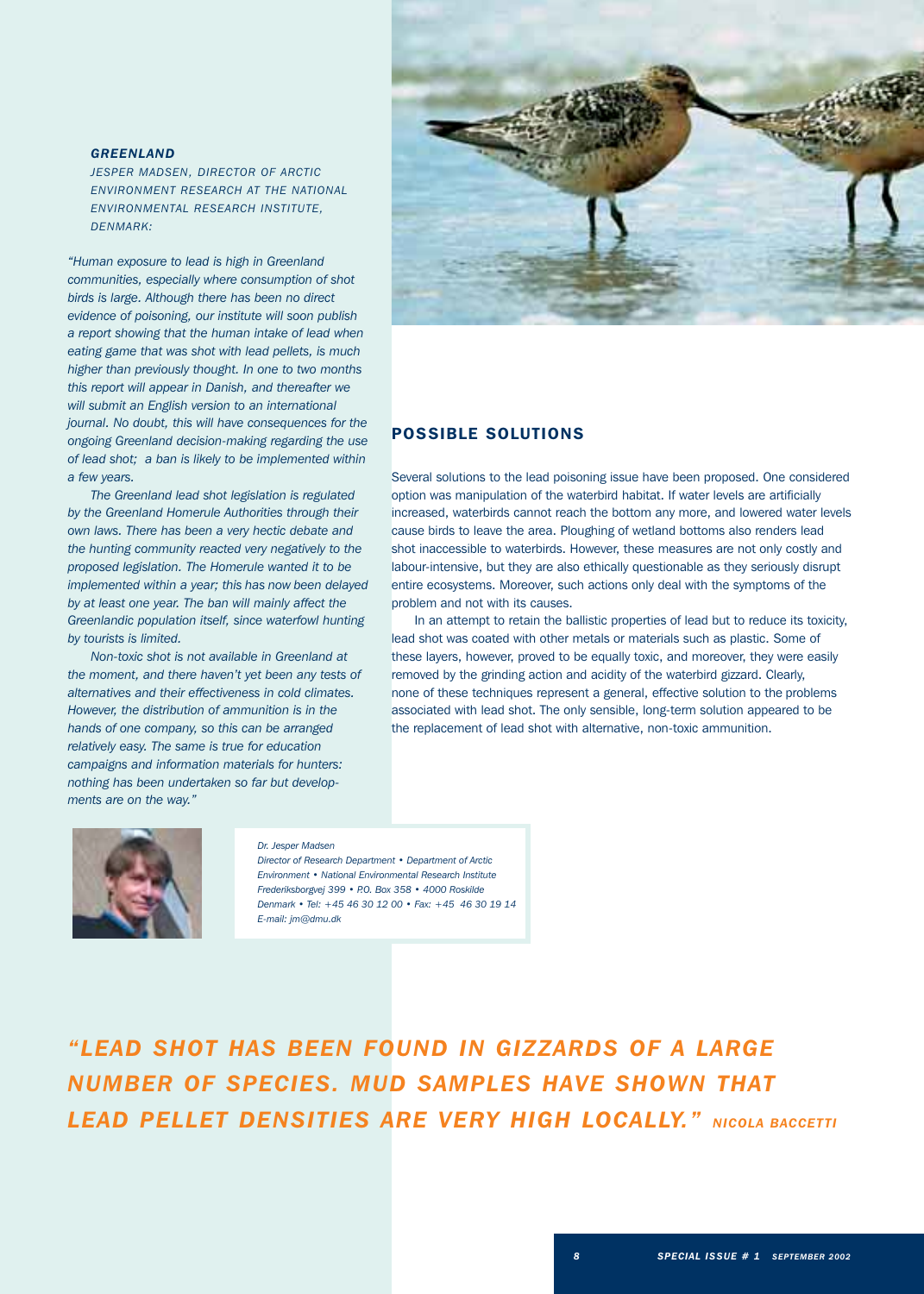

# *ITALY*

*NICOLA BACCETTI, NATIONAL WILDLIFE INSTITUTE (INFS), BOLOGNA, ITALY:*

*"Lead poisoning caused by hunting is certainly a relevant problem in Italy, a country which has a relatively small wetland surface but a large number of hunters. Evidence of mortality due to acute poisoning is available for large shorebirds and mute swans, but lead shot has also been found in gizzards of a large number of other species. Mud samples have shown that lead pellet densities are very high locally.* 

*Despite the potential relevance of this problem, it only received some attention in the early nineties and has apparently been forgotten in more recent years. The hunters' community initially raised technical objections against a shift to alternative ammunition, presumably as a result of pressure from ammunition manufacturers who represent a politically important lobby in this country. On a legislative basis, nothing has been achieved so far, and nothing will be achieved in the near future unless the federal government is specifically requested to take action.* 

*Another possible strategy for improving the situation could be a specific request presented to all bodies which receive EU funds for site-based nature conservation (e.g. LIFE projects): for example, money should only be given on the condition that if the sites concerned are wetlands, lead shot should be banned within a 10 km radius around them. The latter specification is needed because most sites benefiting from EU funds are tiny, protected sections of larger wetland systems, and applying a lead shot ban just in these smaller areas would be useless."*

# ALTERNATIVES TO LEAD SHOT

Shot pellets do not necessarily have to be made out of lead. Several high-quality non-toxic alternatives have been developed so far, and acceptance of these alternatives among hunters has been increasing over the past several years. Examples of alternatives are steel, bismuth, zinc, tin, molybdenum, tungsten and several alloys of these metals. Other metals are either too light, too hard, too expensive, or equally poisonous. The lightness and hardness of the metal determine the ballistic properties of shot, not only in the air, but also within the gun and in the bird. Together with the cost factor, these properties determine the willingness of hunters to switch to non-toxic alternatives.

Steel is the most inexpensive alternative. Prices vary between regions, depending on the demand, which, in turn, is influenced by national legislation. Steel cartridges are on average slightly more expensive than lead cartridges. The alternative considered to be superior and most comparable to lead (tungsten mixed with a polymer substance), however, is often ten times more expensive than lead. Therefore, because of its low cost and ready availability, steel has become the most widely used alternative.

The reason why hunters are still reluctant to switch to steel is that steel has two major disadvantages: it is about one hundred times harder than lead, and its density is one third lower. The hardness causes hunters to believe that steel shot will wear the inside of their guns. This, however, is not true. Gun specialists agree that only older, lighter and already damaged guns may experience some barrel damage when heavier loads are used, but this damage ('ring bulge') is strictly cosmetic and does not pose a threat to safety, nor does it alter the gun's patterning performance. Also, this damage can be prevented by proper use of the gun. However, the hardness of steel may cause the pellets to ricochet off hard surfaces, which may be a safety threat. In wetlands this is not considered to be a major problem when safety regulations are properly followed.

The lower density of steel is a much more important disadvantage. Steel pellets lose their velocity much faster than lead pellets do, which influences their energy on impact and maximum shooting distance. However, experienced hunters agree that 35 meters is the maximum shooting distance anyway, regardless of the type of ammunition.

The use of steel shot may result in an increased pressure in chamber and barrel, since steel pellets are in some cases ('High Performance' cartridges) launched at slightly higher velocities to compensate for their lighter weight (the alternative being the use of larger pellets). These increased pressures, however, are still well within the internationally recognized standard proof pressures. It is therefore important that guns are regularly tested, which, again, is also true when using lead cartridges.

Steel does not only have disadvantages compared to lead. Due to their hardness, steel pellets hardly deform when the gun is fired. This allows for a more uniform shot column in comparison to lead pellets. Lead pellets are always slightly flattened, which increases the risk of crippling birds. In addition, flattened lead pellets with a larger surface pull feathers into the wound, which decreases penetration and reduces the effectiveness of the impact. Therefore, in contrast to what many hunters think, the use of steel shot does not increase the crippling rate. With sufficient practice (indispensable regardless of shot type!), any hunter can shoot just as well with steel shot as with lead shot.



### *Mr. Nicola Baccetti*

*Istituto Nazionale per la Fauna Selvatica Via Ca'Fornacetta 9 • 40064 Ozzano dell'Emilia Bologna • Italy Tel: +39 51 6512 111/219 • Fax: +39 51 796628 E-mail: infszumi@iperbole.bologna.it*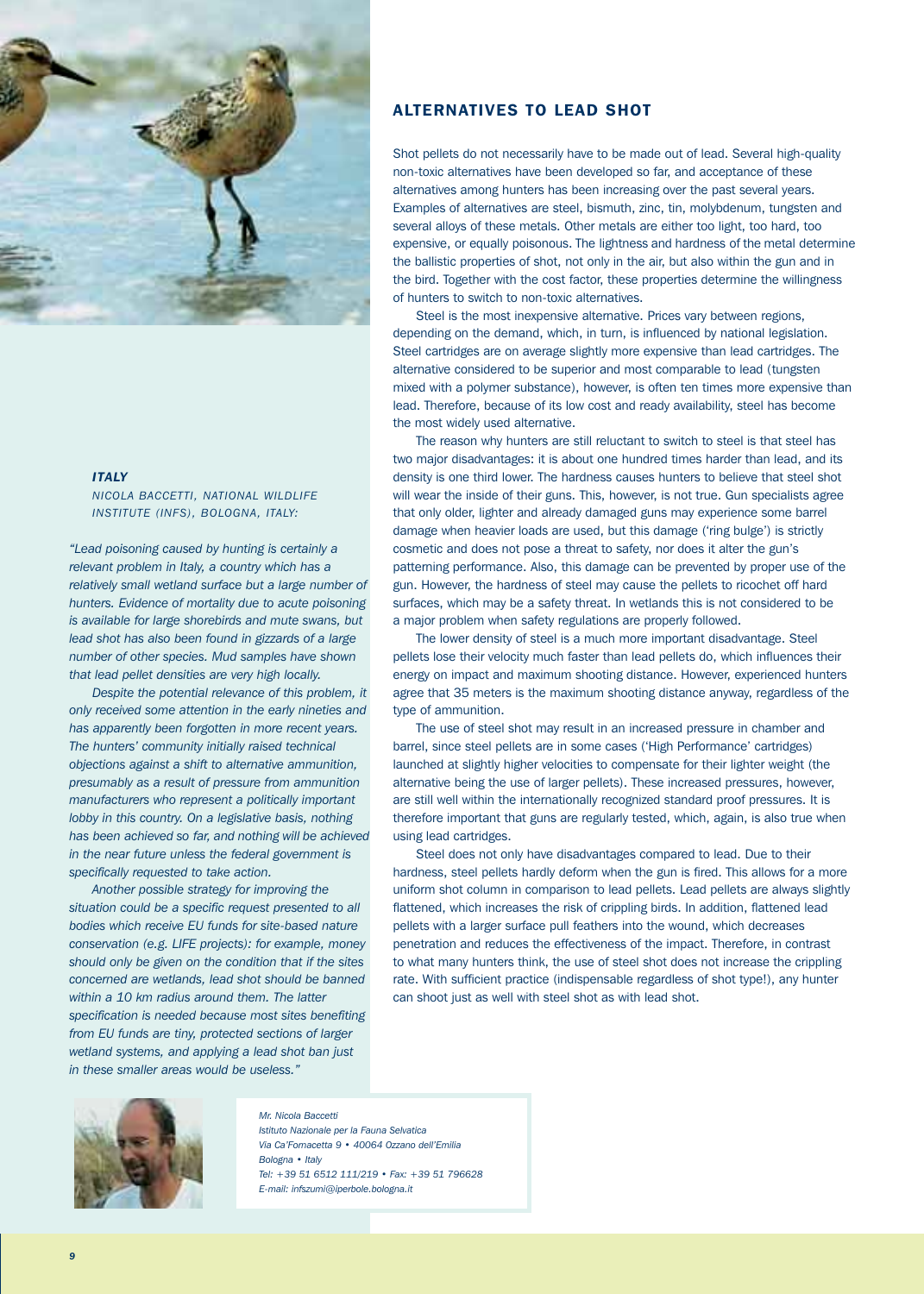# *TECHNICAL RESEARCH*

*FRANÇOIS LAMARQUE, INTERNATIONAL ACTIVITIES OFFICER AT THE NATIONAL HUNTING AND WILDLIFE AGENCY (ONCFS), PARIS, FRANCE:*

*"There are many misconceptions about alternative ammunition, especially about its impact on guns and its effectiveness. Most of these are not based on true facts. ONCFS carried out a series of large-scale tests of alternative ammunition, together with several partners including the National Association of Waterfowl Hunters and the biological station 'Tour du Valat'.*

*Various types of non-toxic cartridges e.g. steel, but also bismuth and tin as well were tested during five successive hunting seasons. We checked more than thirty types of commonly used guns, and almost all of those fired between 200 and 1000 cartridges. The objective was to find out the impact on guns and the effectiveness in real hunting situations. To measure possible damage, the guns were regularly screened at the Official Proof House, where it is possible to measure choke dimensions extremely accurately – to the nearest 0.1 mm – and detect even the slightest barrel deformations.*

*The results were uniform. After five hunting seasons, none of the guns had suffered any significant erosion or deformation. Only guns with the narrowest chokes showed minor distortions after the use of High Performance cartridges. In any case these narrow chokes are known not to be suitable for these cartridges.*

*The evaluations gathered from the hunters involved varied between 'good' and 'bad', but the results in the field did not indicate any difference between alternative shot and lead shot. The hunters used the same number of cartridges per bagged bird with both types of ammunition. Also, under controlled conditions, the degree of penetration and the pellet pattern showed no significant difference between lead and alternative ammunition at a shooting distance of thirty meters."*

*Mr. François Lamarque Office National de la Chasse et de la Faune Sauvage (ONCFS) BP 236 • 75822 Paris Cedex 17 • France Tel: +33 1 44 151720 E-mail: f.lamarque@oncfs.gouv.fr*

# *HUNTER*

*JEAN-PIERRE REYRE, HUNTER AT TOUR DU VALAT, FRANCE:*

*"In 2005, the use of non-toxic shot will be obligatory in France. This will be in line with the developments in other countries, such as the USA, Denmark and Spain, and with actions that are being considered by the European Union.*

*Since 1996, initially out of curiosity, and with the help of the Biological Station Tour du Valat, I have been using non-toxic shot as much as possible when hunting waterfowl. This decision, which is purely personal, allows me to be more at peace with myself: hunting, yes, but at the same time respecting the natural environment and not spreading toxic materials.*

*After having practiced shooting with soft steel, bismuth and other materials, I have concluded that you do need a certain period of adaptation. The hunting practice changes when you switch from lead to steel. In particular, you need to observe four factors: a shorter shooting distance; stronger clustering of the pellets; slightly less penetration; and less favourable shot performance in cold conditions.*

*It took me two to three years to fully adapt and to find new reference points when hunting. My bag is usually almost as good as when I use lead, although the efficiency is not the same. But who cares about efficiency when hunting is a pleasure?*

*I have a young son who is a hunter. He uses steel shot and seems to be much better adapted to it than I am.* 

*I am grateful to Tour du Valat for supplying me with non-toxic shot, for this is still very difficult to find on the market."*

*Mr. Jean-Pierre Reyre Station Biologique Tour du Valat Le Sambuc 13200 Arles, France Tel: +33 (0) 490 97 27 89 • Fax: +33 (0) 490 97 27 88 E-mail: secretariat@tour-du-valat.com*





*"RESULTS IN THE FIELD DID NOT INDICATE ANY DIFFERENCE BETWEEN ALTERNATIVE SHOT AND LEAD SHOT." FRANÇOIS LAMARQUE*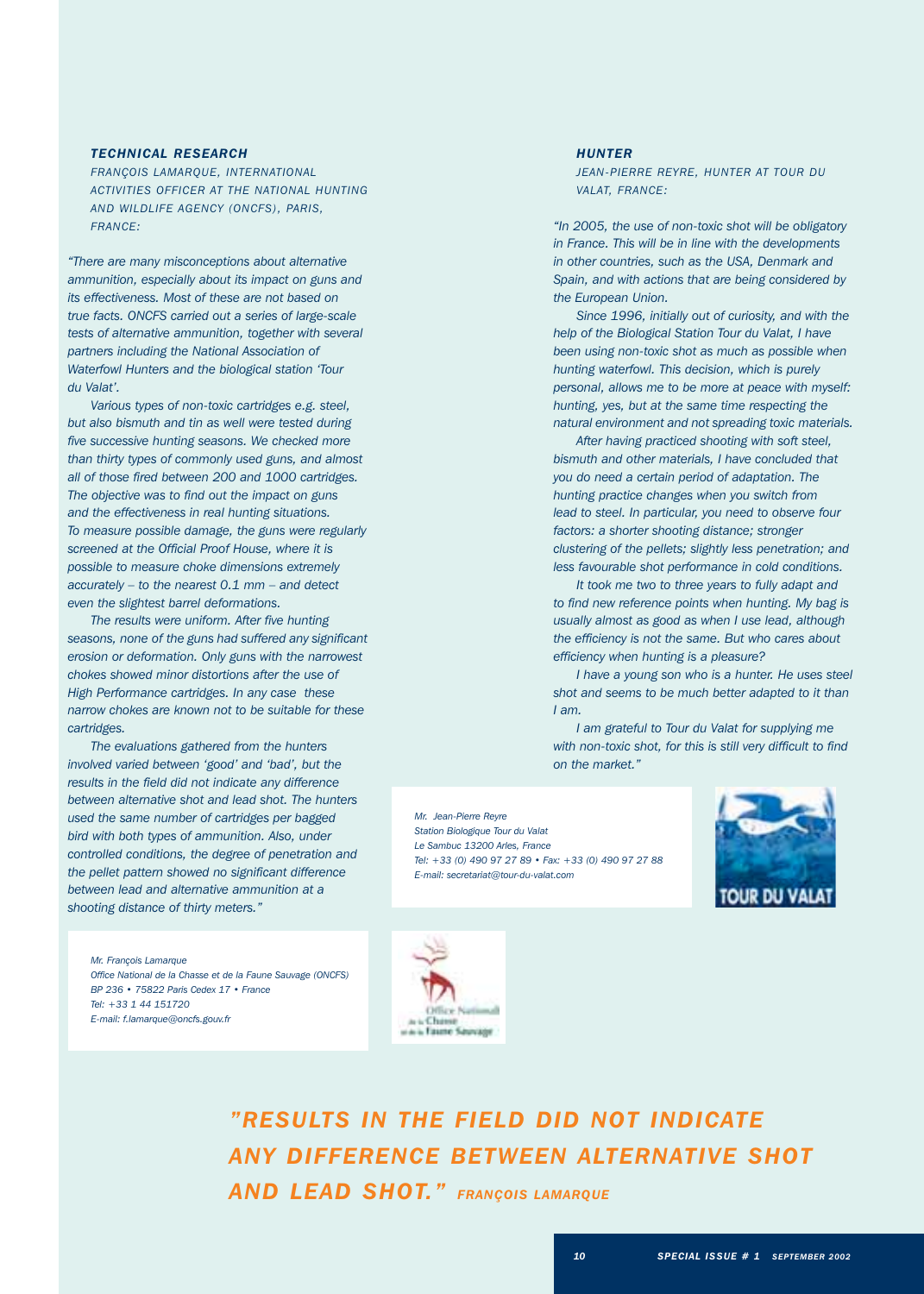

# *MANUFACTURER*

*FRÉDÉRIC PAVAT, BRAND & PRODUCT MANAGER OF WINCHESTER FIREARMS AND AMMUNITION, BROWNING INTERNATIONAL, BELGIUM:*

*"Browning International has two main focuses: firearms (Browning, Miroku, and Winchester) and ammunition (Browning and Winchester). We are the exclusive distributor of Winchester ammunition in Europe, the former Soviet Union and Turkey. We have different agents to distribute the ammunition locally.*

*There are many other ammunition manufacturers in Europe, and there is a very active competition. Apart from Browning, the largest firms are FIOCCHI (Italy), UEE (Spain), Cheddite (France), Gamebore, Eley (UK), Dynamit Nobel (Germany), and Sellier & Bellot (Czech Republic). The big problem in Europe is that the European production capacity is higher than the European consumption. The result is a price war. Still, non-toxic shot is relatively expensive as steel shotshells are on average 15% to 50% more expensive than standard lead loads. This is because there are very few manufacturers who make it.* 

*Generally hunters know very little about alternative ammunition, which is why they are afraid to switch to non-toxic shot. Therefore it is important that large-scale awareness-raising campaigns are set up as soon as possible. The manufacturers, but also the media and national hunting departments, must educate and communicate with hunters and shooters.*

*Unfortunately, steel or any other material will never perform just like lead. This is indisputable. We can improve the performance slightly, but we are still looking for the famous 'philosopher's stone'. Regardless, hunter and shooters must change their habits. This is the biggest challenge if we want to change to non-toxic alternatives.*

*Damage to guns can be prevented by proper use of the gun and ammunition. Often the problem lies with the users. Many shooters and hunters are completely ignorant about their own guns. The fear of using steel is a result of that. With the exception of very old or already damaged guns, all guns are suitable for steel shot.* 

The CIP (Commission Internationale Permanente) is the independent authoritywhich establishes rules for the gun and ammunition manufacturers. The CIP decided that the boxes of shotshells should show three special warnings: "Avoid shooting on hard surfaces, water, roads, frozen water etc..", "Do not use shot n°4 over 1/2 choke", and "Only use steel shot in proofed guns" - normally guns are proofed at 1300 bar. In addition, manufacturers include a chart in the owner manual of the gun, showing what kind of steel shot should be used with each choke.

To sum up, all modern guns (not older than 15 years) can shoot steel shot if the user respects the safety warnings that are written on the cartridge boxes. All guns with removable chokes can shoot steel shot. However, very few hunters know about this.

We, the manufacturers, need to communicate more on this point with the help of the media. My experience is however that the media too know very little about steel shot. Our target is therefore to develop better information networks in Europe, and to promote education and training on steel shot.

*Mr. Frédéric Pavat Browning International Parc. Ind. des Hauts-Sart 3eme Avenue 25 4040 Herstal • Belgium Tel: +32-4-240 53 16 E-mail: pavatf@browning-int.com*

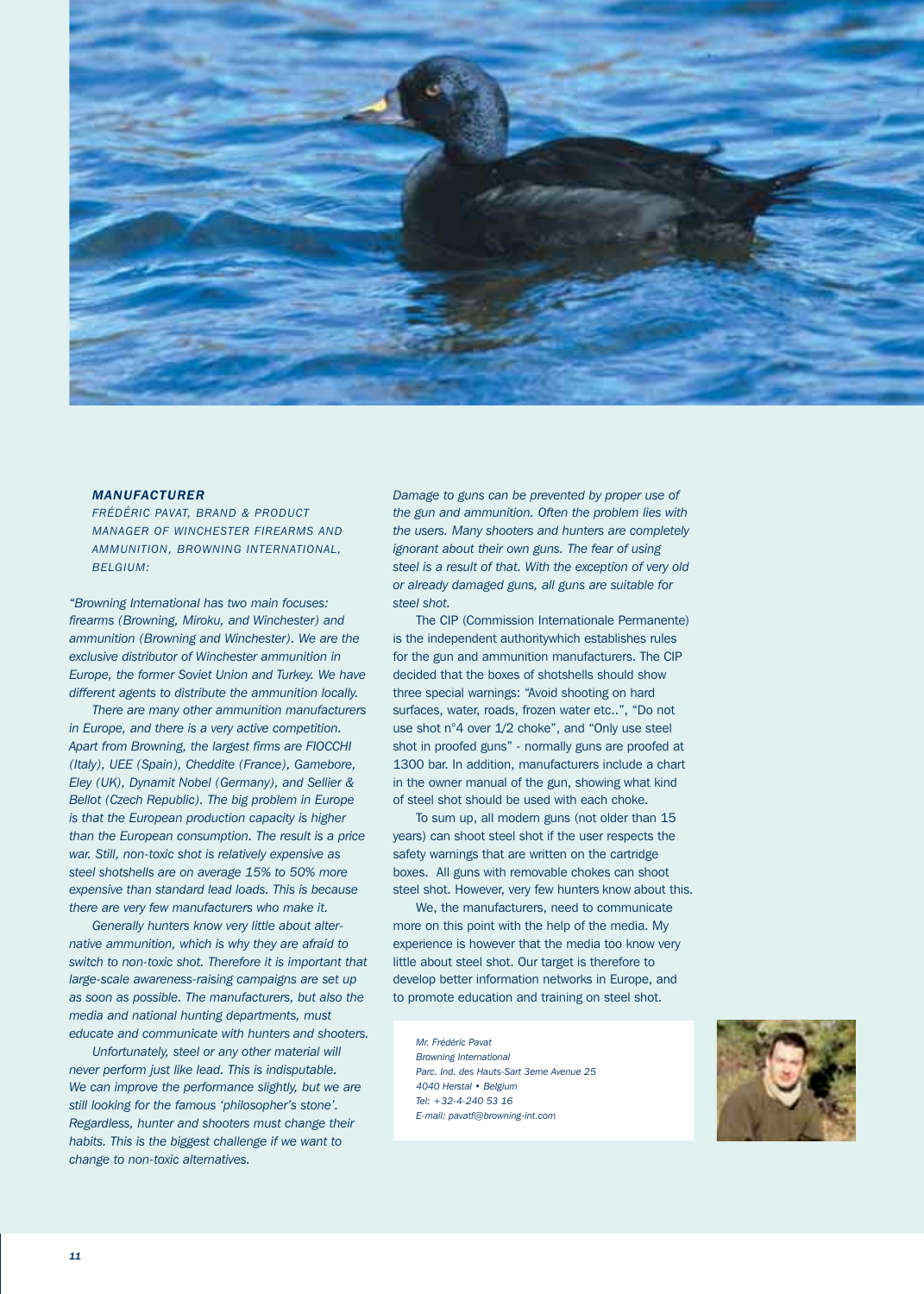# *AMMUNITION AND EDUCATION*

*TOM ROSTER, SHOTSHELL BALLISTICS RESEARCH, DEVELOPMENT AND CONSULTING, CONSEP, UNITED STATES OF AMERICA:*

*"CONSEP (Cooperative North American Shotgunning Education Program) is an international organisation devoted to research of non-toxic shot load performance with a concomitant mission of reporting those results via educational programmes to CONSEP's professional wildlife community members and their hunter constituents. CONSEP is supported by the annual dues paid by 22 US state wildlife agencies, the US Fish and Wildlife Service, and either the federal government agencies or hunter organisations in the countries of Canada, Australia, Denmark, England (the United Kingdom?) and France. CONSEP is also supported by annual corporate membership dues and other payments in kind from Winchester Division/Olin Corporation and Remington Arms Company.* 

*CONSEP has amassed the world's largest database concerning exterior and terminal ballistics of non-toxic shot. Those data are gathered annually via X-ray and necropsy of thousands of North American waterfowl and upland game birds taken with lead, steel, bismuth and Hevi-Shot. CONSEP has also amassed the world's largest pattern testing database on the performance of lead, steel, bismuth and soon Hevi-Shot in a wide variety of shotguns and choke systems. In addition, CONSEP performs destructive testing of firearms using steel shot.*

*As data sets become complete, the results of the tests are reported in the form of CONSEP ballistics reports and newsletters. I also travel extensively at the invitation of the various members to address wildlife professionals and hunters at seminars followed by an outdoor workshop which involves shooting skills training, distance estimation training, and pattern testing. Lastly, CONSEP offers an annual weeklong training session to wildlife professionals and hunters seeking a thorough background in the use of nontoxic shot.*



*CONSEP now continues its non-toxic shot performance research because there are new nontoxic shot types other than steel shot. But, CONSEP has also expanded into working on a proactive educational programme to help waterfowl and upland bird hunters significantly reduce wounding losses. Wounding is a larger waste of birds and more threatening to the future of bird hunting than lead poisoning ever was.*

*My own personal experience with non-toxic shot in terms of effectiveness would have to be broken down into shot type. Based on 25 years of research and personal usage in this area, I would summarise the issue as follows:* 

- *— equal in effectiveness to lead shot: bismuth and the various tungsten-based pellet types*
- equally effective with adaptation, learning, some *changes in shot size used and choke: steel shot*
- *— more effective: Hevi-Shot*
- *— less effective: tin-based shot.*

*The impact of non-toxic shot on guns is a very complicated issue and usually would take an hour to explain.. In a nutshell, there is no longer any issue concerning bore erosion as long as any pellet type harder than lead is contained in a properly designed shotcup system. This includes steel, cheap steel, and some of the tungsten-based pellets. As far as slight (but avoidable with education) bulging 'damage' to chokes or choke tubes is concerned, only steel shot, cheap steel, tungsten-iron shot, and Hevi-Shot are issues. Even here the so-called damage is either cosmetic or avoidable but I would have to go into details concerning shot size versus specific brand of integral choke or screw-in choke tubes being considered. In Europe, there is also the issue of shotguns that are not proof tested to as high chamber pressure limits as American-made shotguns."*

## *Mr. Tom Roster*

*Shotshell Ballistics Research, Development and Consulting CONSEP Ü 1190 Lynnewood Blvd. • Klamath Falls, OR 97601, USA • Tel: +1 541 884-2974 • Fax: +1 541 882-6184 E-mail: troster@cdsnet.net*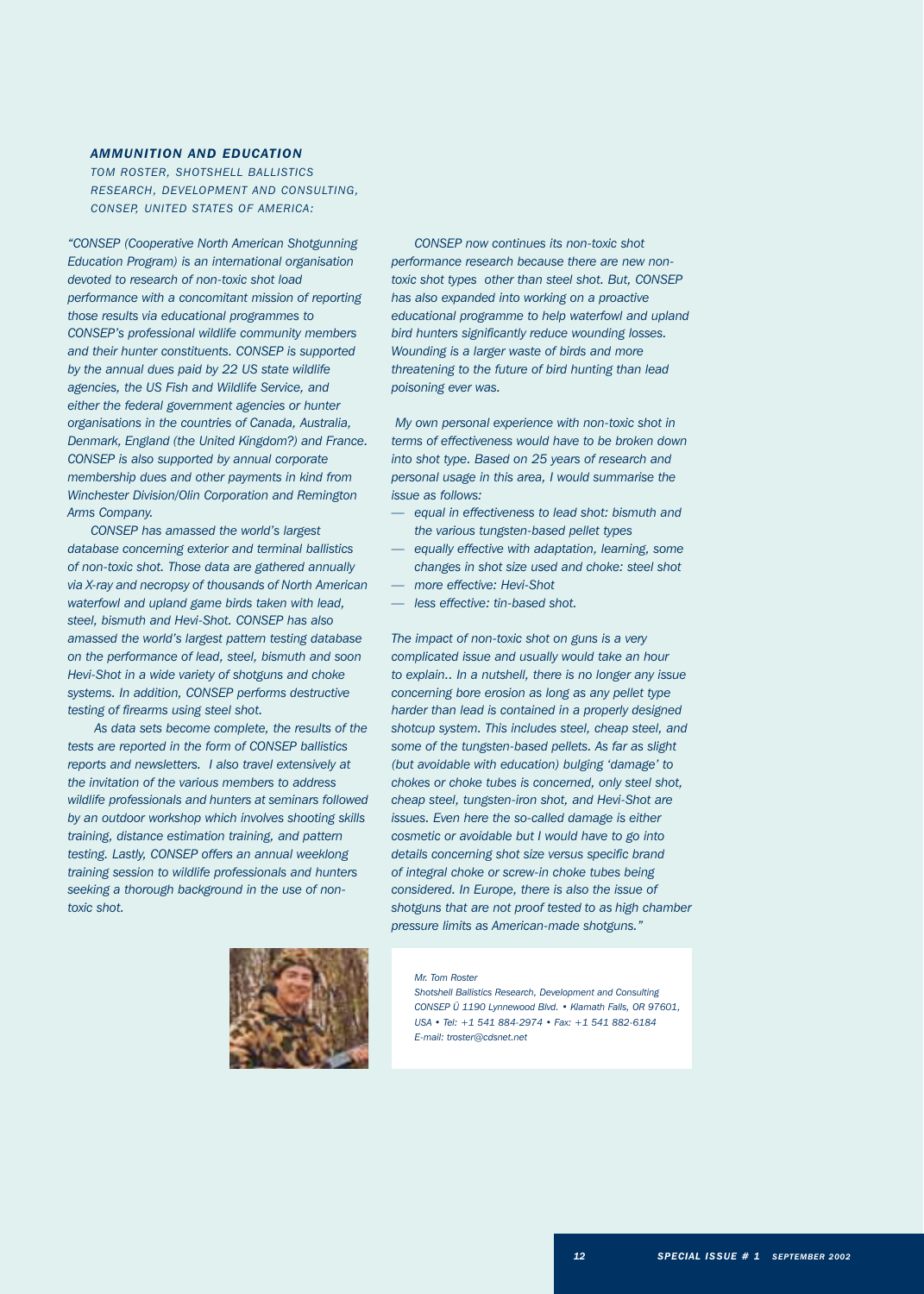To sum up, lead shot is not necessary for hunting waterbirds. Steel shot is a high-quality alternative. It is nontoxic, kills equally well with proper hunting practice, does not damage guns, nor poses a threat to safety when safety regulations are observed. Why, then, has lead shot not immediately been phased out in all countries?

This question has of course many answers. There are numerous factors mainly of an organisational nature which are specified below that impede the efficiency of a large-scale operation like phasing out certain ammunition. Therefore, solving the issue requires an interdisciplinary approach, and to that end a few international projects have been initiated over the past years.

In 1982, the International Association of Fish & Wildlife Agencies (IAFWA) initiated a Cooperative Lead Poisoning Control Information Program (CLPCIP), in 1996 renamed Cooperative North American Shotgunning Education Program (CONSEP). The objectives of this programme (see also the text box above) are to conduct research with regard to the use of non-toxic shot, and to organise workshops and training sessions aimed at promoting awareness among hunters and provide them with the skills necessary to successfully change to using non-toxic shot. The CONSEP workshops and training programmes serve as an example for governments and agencies worldwide to educate and train their hunters.

One of the first international initiatives to discuss these factors amongst a broad spectrum of interested parties, was a workshop convened by the International Waterfowl and Wetlands Research Bureau (IWRB, now Wetlands International). This workshop was held in 1991 and the proceedings emerged in 1992. These still serve as a standard overview of the issue, and include essays about physiological, ecological, technical and organisational aspects.

To address the need to map persisting impediments and to assess the current situation in the Range States, the AEWA Implementation Priorities require the appearance of regular reviews of the issue. Wetlands International was requested to prepare these reviews, with financial support from AEWA and the UK Joint Nature Conservation Committee. Three such reviews have been published so far, and the latest report, entitled Lead Poisoning in Waterbirds. International Update Report 2000, appeared recently. This report describes the background of the issue, its scale, biological consequences, possible solutions as well as the advantages and disadvantages of the use of non-toxic shot. Furthermore, it reviews the major international conventions and agreements addressing the lead issue, and the developments which have been achieved. However, the main part of the report deals with the current situation and developments in individual countries.

For this section, a total of 137 countries and 11 organisations were queried, of which 74 and 9 responded, respectively. Through detailed questions and short essay sections, the national contacts were asked to provide information on the current situation in their country concerning general situation, policy and legislation, awareness and education, research and development, co-ordination, and relevant references. Organisations and convention secretariats were asked to describe new developments in policies and legislation.

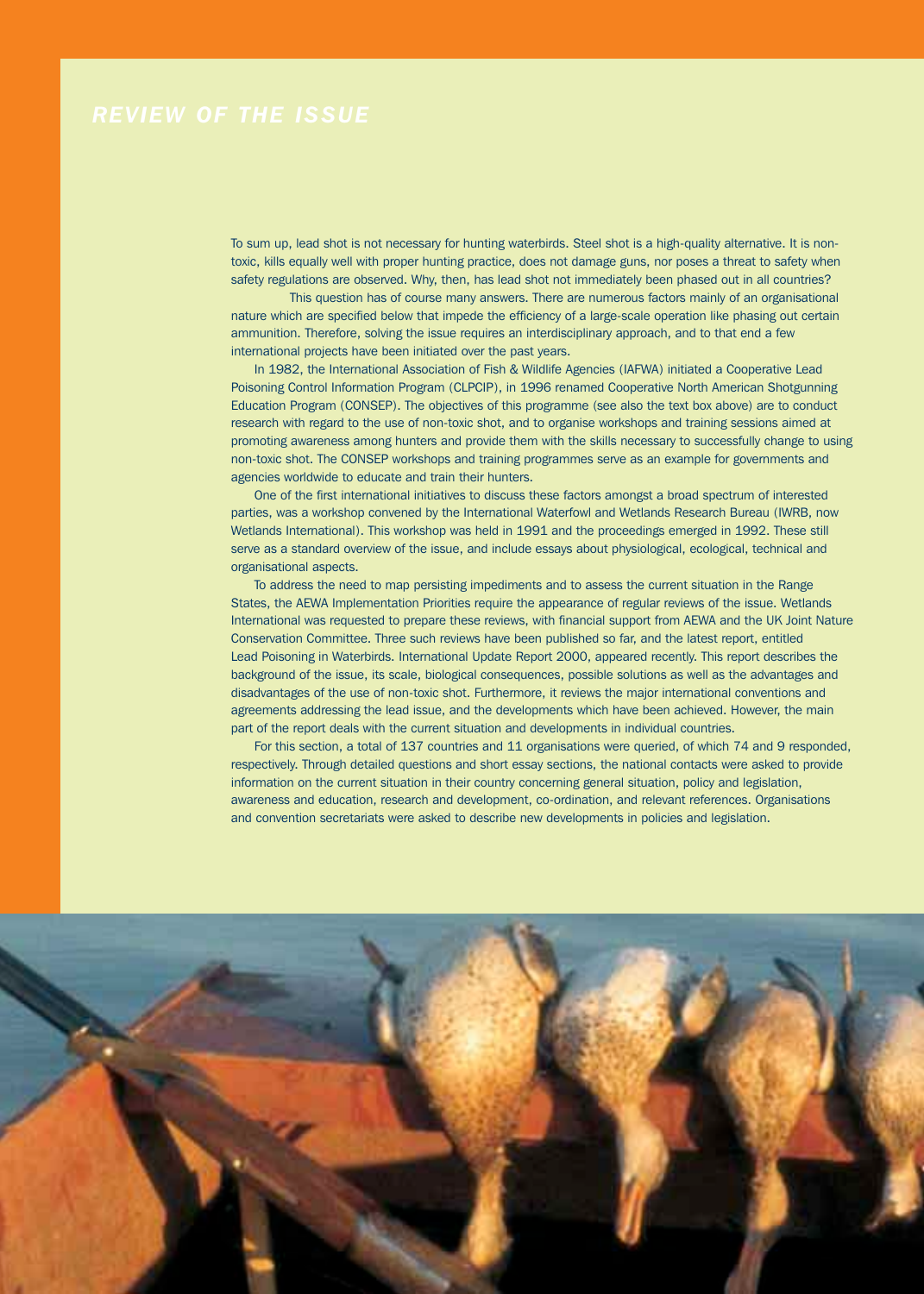# *SPECIFIC PROBLEMS HIGHLIGHTED BY COUNTRIES*

# *RUSSIA*

*EVGENY KUZNETSOV, SENIOR SCIENTIST AT THE RESEARCH INSTITUTE FOR GAME MANAGEMENT AND RESEARCH INSTITUTE FOR NATURE PROTECTION, HUNTER AND LEAD POISONING EXPERT:*

*"During the past decade, Russia has been in a very unstable socio-economic position. A large part of the population has been facing increasing poverty. Thinking about environmental matters is not top on the list of priorities. Furthermore, the only method of preventing lead poisoning is using steel shot, which is at least twice as expensive. The cost of cartridges is reason for hunters and governmental officials not to address the question of lead poisoning.*

*First we need to increase awareness of the problem within Russia. There is a lot of data available, mostly from abroad, so we can publish articles in hunting magazines, newspapers, etc. However, this will not be sufficient, since we still need to carry out research on the scale of the problem in different parts of Russia. If we don't prove the seriousness of the problem in Russia, people will not easily be convinced.*

*I believe that the problem could be solved within five years if western countries helped us to fund research. Co-operation would be very useful, but we would have to discuss what would be the best way.* 

*In brief, I am convinced that a lot is possible, in Russia as well. It all depends on the effectiveness of some enthusiasts' communication with key persons in different federal bodies. In other European countries this process is easier due to closer contacts with western countries and, in some cases, due to obligations under AEWA."*

In addition to the questionnaire's 'yes/no-questions', which gave an idea about why the issue might be hard to solve, some countries indicated specific problems concerning the lead poisoning issue:

- There is either no awareness of the problem, or a disbelief in the harmful impact of lead on the environment (named 37 times).
- There is an awareness of the problem, but it is, whether rightly or not, considered to be of minor importance, e.g. hunting is a very small-scale activity; lead sinks into the bottom and becomes inaccessible to birds; only terrestrial species are hunted (named 21 times).
- There is an awareness of the problem, but a lack of expertise, finances and logistics inhibit developments (named eleven times).
- The scale of the problem is unknown. There is a need for research, but financial and logistical problems inhibit developments (named nine times).
- Legislation, awareness campaigns, research and/or co-ordination are being considered, but due to bureaucratic reasons this process is very slow (named nine times).
- Even though there is legislation concerning the use of lead shot, or concerning hunting in general, there is a lot of illegal hunting. Effective enforcement is not possible because of a lack of finances and logistics (named seven times).
- The lead poisoning problem is not on the priority list for political reasons, e.g. war, transition period, political unrest (named three times).
- Non-toxic shot is either not available, or disproportionately expensive because the demand for it is too low (named three times).
- The production of non-toxic shot is prevented by manufacturers who determine the market and have strong political power (named twice).
- There is a lack of co-operation and communication between hunters' organisations and authorities. Hunters indicate that authorities are too rigid in imposing legislation, while they ignore the cost, effectiveness, and safety aspects of steel shot. Hunters also claim that there is insufficient support with regard to education and practical workshops, and that gun proofing facilities are lacking. Authorities report that hunters are reluctant to switch to steel shot for traditional reasons and prevailing misconceptions, which they seem unwilling to overcome (named once).

# *Mr. Evgeny Kuznetsov*

*Wildlife Health Centre • Research Institute for Nature Protection • 113628 VJLR Sadki-Znamenskoye Moscow (M-628) • Russian Federation E-mail: ecohealth@mtu-net.ru*



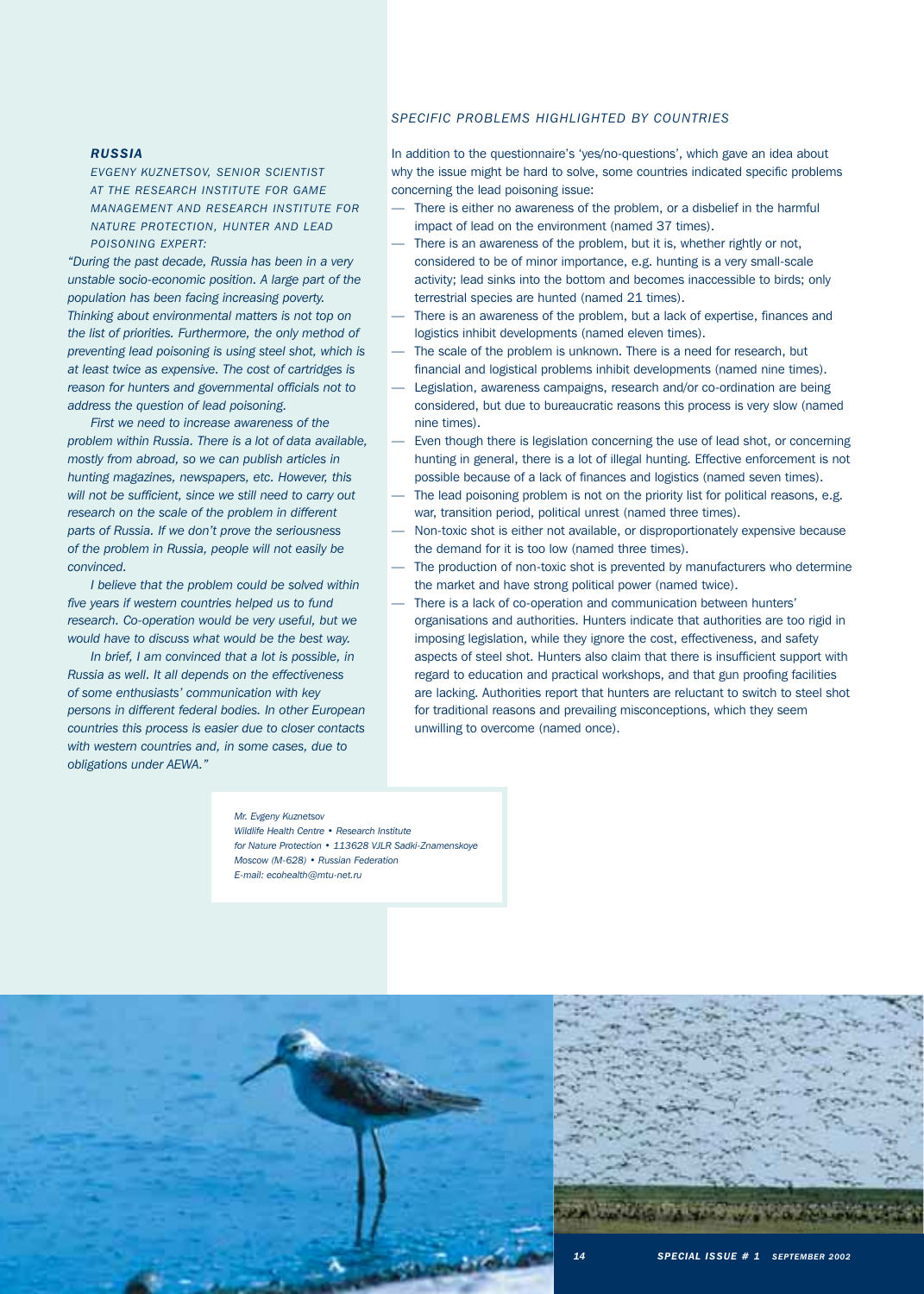# *"LEAD IS AN EXTREMELY TOXIC SUBSTANCE. MILLIONS OF WATERBIRDS ARE ESTIMATED TO DIE OF LEAD POISONING EACH YEAR." BAZ HUGHES*

# *INTERNATIONAL HUNTING COUNCIL*

*DIETER SCHRAMM, PRESIDENT OF THE INTERNATIONAL HUNTING COUNCIL (CIC):*

*"Lead is a non-biotic material, which can be toxic when spread in the environment. Lead shot dispersal through hunting has proven to affect waterbirds feeding in wetlands – resulting in a significant percentage of deaths among the populations of many species of waterbirds. At the same time, lead is a useful material, which has been used in the industry for centuries, not least in the production of bullets and shot for hunting purposes. The community of hunters and wildlife managers therefore has a task of weighing the toxicity of lead against its usefulness. Many national governments have addressed this problem and have implemented, or started to implement, a phase-out of the use of lead shot for hunting in wetlands. AEWA has, through its Action Plan, put a focus on this – an initiative which is fully endorsed by CIC.*

*The hunters are the main stakeholders in this question. The responsibility to adapt to alternatives should be left to them. In this respect the bottleneck is the availability of acceptable alternatives. Alternatives have already been developed in countries where the use of lead shot has been restricted. However, governments and national and international representatives of hunters should, in co-operation with manufacturers and dealers of shot cartridges, be encouraged to further address the development of alternatives that fulfil all demands of the hunting interest.*

*Governments, nature conservationists and hunters need to co-operate on a national and international level. That is the only way in which the process of phasing out lead shot in wetlands can be successful. CIC is ready to take up this challenge."*

*Mr. Dieter Schramm CIC Budapest Executive Office PO Box 82 • H-2092 Budakeszi • Hungary Tel: +36 23 45 38 30 • Fax: +36 23 45 38 32 E-mail: budapestoffice@cic-wildlife.org* 



# *MAURITANIA*

*CHEIKH HAMALLAH DIAGANA, CONSERVATION OFFICER AT DIAWLING NATIONAL PARK, MAURITANIA:*

*"Hunting waterbirds is currently not a large-scale activity in Mauritania, although its scale has been increasing over the past few years. The Hunting Laws prohibit the use of toxic ammunition both for large game hunting, which was banned in 1975, and for sports hunting, but there are no measures taken explicitly for the monitoring of non-toxic shot. However, the general hunting ban and the area and time restrictions on hunting waterbirds, as well as the rules set by the hunters' association, are aimed to discourage the use of toxic shot.*

*The hunting of migratory birds and waterbirds is authorised by a Decree issued by the Minister of the Environment in which the hunting period, quota, and species to be hunted are specified. Hunting is generally done by expatriates (experts, diplomats, etc.) operating under the hunters' association, which is therefore an interlocutor between the Administration and the hunters, and responsible for all illegal acts.*

*It is difficult to monitor hunting activities in wetland areas open for controls (Lac d'Aleg, Lac de Mâle) during the hunting season, or to assess whether legal measures are enforced effectively, since the responsible authorities lack the necessary people, materials and finances. To improve this, there would need to be more support in terms of logistics and resources, which are necessary to ensure the sustainability of hunting during the hunting season, and to combat poaching during the rest of the year. Law enforcement is up to the Administration; hunters and residents should be educated about how to abide by the regulations. An assembly, uniting the authorities and the individuals concerned, would be helpful to put the laws into effect.*

*The Research Group on Wetlands in Mauritania (GREZOH) takes an interest in environmental issues. A project is being developed on the ecobiology of certain waterbird species in the lower delta of Mauritania. Part of this project will focus on lead poisoning in waterbirds. Unfortunately this project has not yet received financing."*

*Cheikh Hamallah Diagana Conservateur Parc National du Diawling BP 3935 Nouakchott • Mauritania Tel (office): + 222 525 6922 • Tel (field): +221 6578513 Email: cheik.diagana@laposte.net*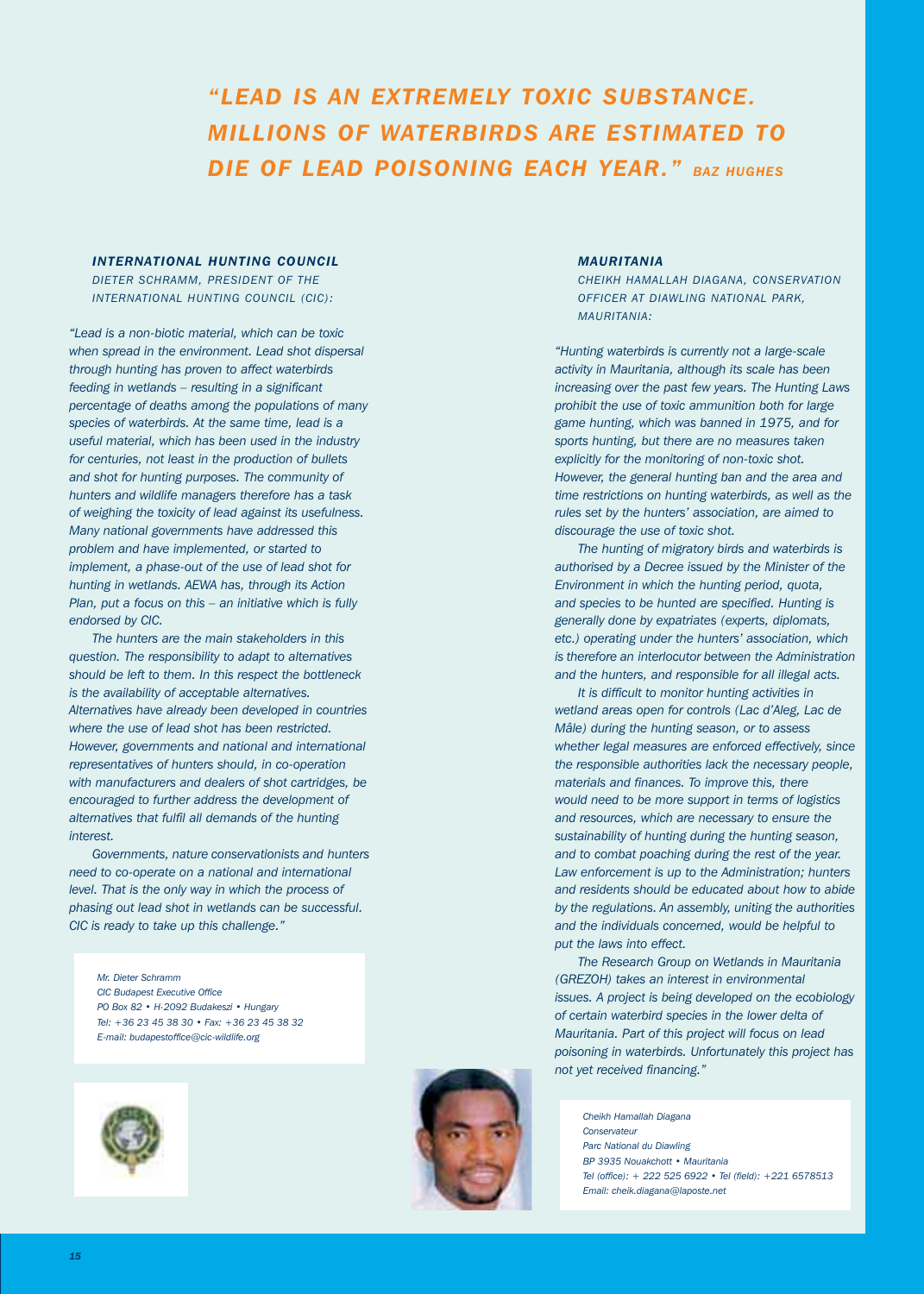# CURRENT SITUATION

54% of countries responded to the questionnaire that formed the basis of the above-mentioned Lead Poisoning Update Report (74 out of 137). Of AEWA Contracting Parties, 72% responded (23 out of 32). Seven countries reported to have a total statutory ban on the use of lead shot for all waterbird hunting: the USA, plus AEWA Range States Canada, Norway, Finland, Denmark, The Netherlands, and Switzerland, the last four being Contracting Parties to AEWA. In several countries there is a partial ban on the use of lead shot for waterbird hunting: there is a ban in certain (protected) areas, or for hunting certain species (see table).

# Table: current legislation status in responding countries in the year 2000:

| <b>COUNTRY</b>        | <b>STATUS</b>    | <b>COUNTRY</b>         | <b>STATUS</b>  | <b>COUNTRY</b>           | <b>STATUS</b>    |
|-----------------------|------------------|------------------------|----------------|--------------------------|------------------|
| Canada                | $\overline{A}$   | Cameroon               | D              | Egypt                    | F                |
| <b>Denmark</b>        | $\overline{A}$   | Chile                  | D              | Gabon                    | F                |
| Finland               | $\overline{A}$   | Congo                  | D              | Hungary                  | F                |
| <b>Netherlands</b>    | $\overline{A}$   | <b>Iceland</b>         | D              | <b>Iran</b>              | F                |
| Norway                | $\overline{A}$   | Ireland                | D              | Italy                    | F                |
| Switzerland           | $\overline{A}$   | Kenya                  | D              | Kuwait                   | F                |
| <b>USA</b>            | $\overline{A}$   | Lithuania              | D              | Mali                     | F                |
| Australia             | $\overline{B}$   | Luxembourg             | $\overline{D}$ | Moldova                  | F                |
| Belgium (Flanders)    | $\boldsymbol{B}$ | <b>Malawi</b>          | D              | Namibia                  | F                |
| Cyprus                | $\overline{B}$   | <b>Malta</b>           | $\overline{D}$ | Peru                     | F                |
| Ghana                 | $\overline{B}$   | Mauritania             | D              | <b>Thailand</b>          | F                |
| <i><b>Israel</b></i>  | $\overline{B}$   | Morocco                | D              | <b>Ukraine</b>           | F                |
| Japan                 | $\overline{B}$   | Romania                | $\overline{D}$ | Gambia                   | U                |
| Latvia                | $\overline{B}$   | <b>Slovak Republic</b> | D              | Algeria                  | $\overline{N}$   |
| Malaysia              | $\overline{B}$   | Zimbabwe               | D              | Cape Verde               | $\overline{N}$   |
| Russ. Federation      | $\overline{B}$   | <b>Botswana</b>        | E              | <b>India</b>             | ${\cal N}$       |
| South Africa          | $\overline{B}$   | <b>Czech Republic</b>  | E              | Lebanon                  | $\overline{N}$   |
| Spain                 | $\overline{B}$   | France                 | E              | Liberia                  | $\overline{N}$   |
| Sweden                | $\boldsymbol{B}$ | Greece                 | E              | Monaco                   | $\overline{N}$   |
| <b>United Kingdom</b> | $\overline{B}$   | Albania                | F              | Sri Lanka                | $\overline{N}$   |
| Germany               | $\mathcal{C}$    | Bosnia Herz.           | F              | Sult. of Oman            | $\overline{N}$   |
| Argentina             | $\overline{D}$   | <b>Brazil</b>          | $\overline{F}$ | <b>Togo</b>              | ${\cal N}$       |
| Austria               | $\overline{D}$   | China                  | F              | Uganda                   | $\overline{N}$   |
| <b>Belarus</b>        | D                | Croatia                | F              | <b>Un. Arab Emirates</b> | $\boldsymbol{N}$ |
| Cambodia              | D                | Ecuador                | F              |                          |                  |
|                       |                  |                        |                |                          |                  |

- *A = There is a total statutory ban on the use of lead shot for waterbird hunting*
- *B = There is a partial statutory ban (certain species, certain areas) on the use of lead shot for waterbird hunting*
- *C = There is a voluntary ban on the use of lead shot for waterbird hunting*
- *D = There is no statutory or voluntary ban, but waterbird hunting is only a (very) small-scale activity*
- *E = Waterbird hunting is a medium/large scale activity. There is no statutory or voluntary ban, but there is an awareness of the problem and legislation is being considered*
- *F = Waterbird hunting is a medium/large scale activity. There is no statutory or voluntary ban, nor any awareness of the problem; legislation is not being considered*
- *U = It is unknown to the compiler of the information whether lead shot is used for waterbird hunting, and whether there is any legislation concerning the use of lead shot*
- *N = There is no waterbird hunting at all, for whatever reason (e.g. no wetlands, total ban on all hunting, or no reason given)*

When comparing these results to those of the two previous Update Reports which were published in 1995 and 1997, it becomes apparent that 38% of the countries that responded in more than one year made progress concerning their regulations. The progress of AEWA Contracting Parties was not significantly different from this overall percentage. However, when looking at the overall situation, and not merely at the development over time, it appears that the percentage of countries that currently have statutory or voluntary regulations, is in each of the three years higher than that of non-AEWA countries. Currently, 67% of AEWA Contracting Parties have either statutory or voluntary regulations concerning the use of non-toxic shot. For all responding countries combined, this percentage is 28.

The majority of respondents reported a medium amount of lead currently present in their wetlands, on an arbitrary scale. In 82% of countries lead shot is being used for hunting waterbirds, while 28% report to have regulations concerning its use. Of the latter group, 65% report monitoring activities and 55% have effective enforcement of regulations. Of all respondents, 40% reported new legislation to be on the way. Remarkably, new legislation is on the way in 70% of countries that already have some legislation, but only in 27% of countries that do not.

Only in 41% of responding countries is there is an awareness of the problem. The percentage of countries that report to have (had) media/education campaigns, information materials, research projects, non-toxic shot development and special working groups remains between 19% and 33%.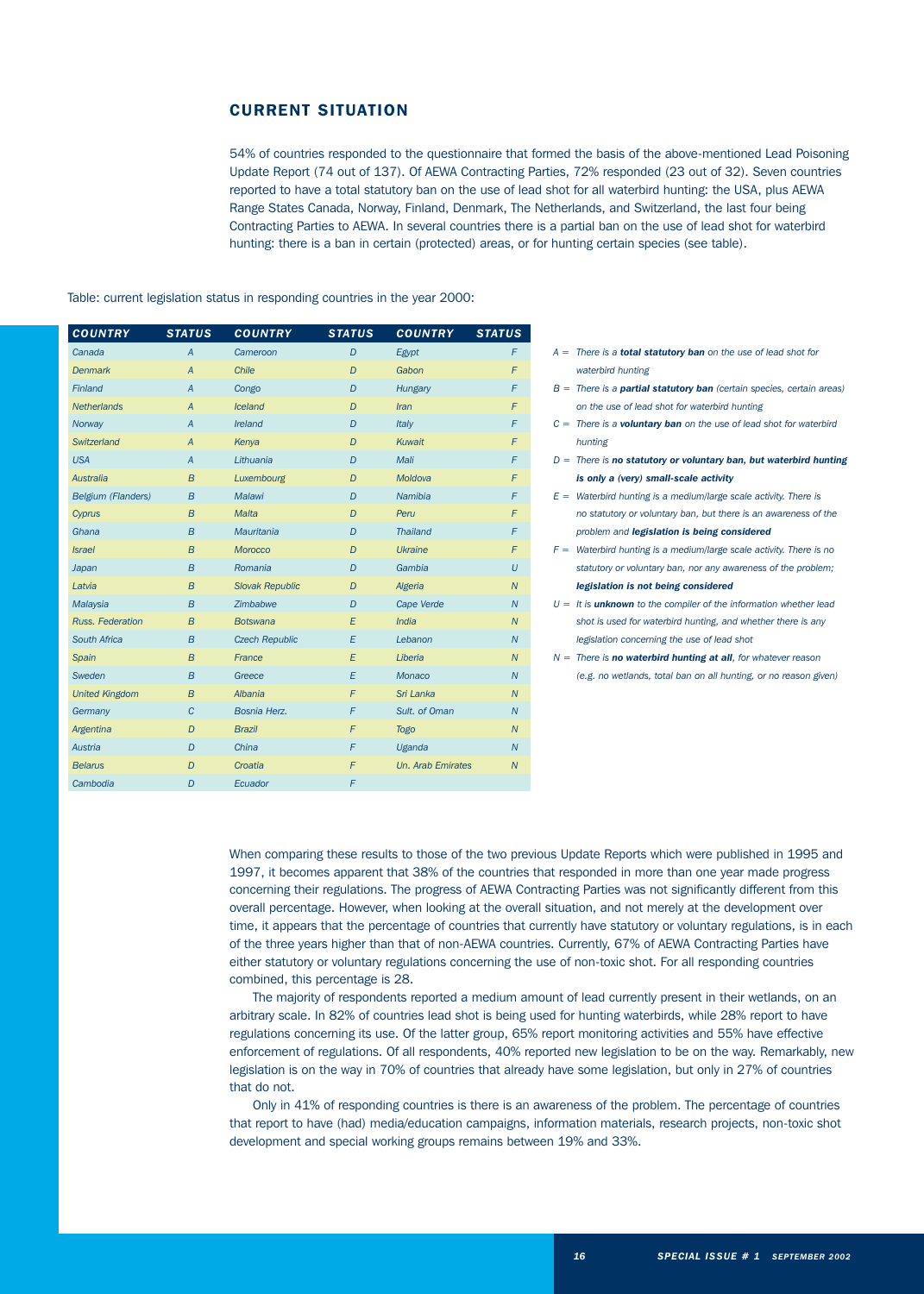# *EUROPEAN HUNTING ASSOCIATION*

*DR. YVES LECOCQ, SECRETARY-GENERAL OF THE ASSOCIATION OF HUNTING FEDERATIONS & CONSERVATION OF THE EUROPEAN UNION (FACE):* 

*"The FACE position on lead shot has hardly changed over the years. We still believe it is not a major conservation problem, but it is a case of 'unwise use' of a renewable natural resource and therefore bad for the public image of hunting.*

*FACE is strongly opposed to any attempt of broadening the scope to areas other than wetlands, as this is not justified at all from an ecological point of view. We believe however that once hunters get used to non-toxic cartridges in wetlands, and these become of better quality and less expensive, as well as safer for the users, hunters will also start using them in other habitats.*

*FACE believes that a voluntary switch to non-toxic shot, supported by information and awareness-raising campaigns, is more likely to result in satisfactory results than legislation which would be imposed without consulting the hunters.*

*The key question remains the technical aspect of the non-toxic alternatives: killing power, range, impact on gun barrels, risks of ricocheting, availability, and price. The industry/trade sector needs to become more involved in all this, and from that point of view, an appropriate legal framework and realistic timetable might be helpful.*

*In our opinion AEWA should continue to focus its efforts on information and awareness-raising, as well as encouraging research on technical developments."*

*Dr. Yves Lecocq* 

*Secretary-General FACE • Federation of Associations for Hunting & Conservation of the EU Rue F. Pelletier 82 • B-1030 Brussels Tel: +32.2.732 69 00 • Fax: +32.2.732 70 72 E-mail: ylecocq@face-europe.org (office), yves.lecocq@pandora.be (home)*





### *Dr. Rafael Mateo*

*Laboratorio de Toxicología • Facultad de Veterinaria Universidad Autónoma de Barcelona 08193 Bellaterra (Barcelona) • Spain Tel: +34 935811299 • Fax: +34 935812006 E-mail: Rafael.Mateo@uab.es*

# *SPAIN*

*DR. RAFAEL MATEO, ASSISTANT PROFESSOR IN TOXICOLOGY, AUTONOMOUS UNIVERSITY OF BARCELONA:*

*"Prevalence of lead shot ingestion is above 50% in two migratory species of waterfowl, namely the Northern Pintail and Common Pochard, in their wintering wetlands on the Mediterranean coast. Other species such as the Marbled Teal and White-headed Duck are also highly exposed to lead shot. This may explain the observed decline in the European populations of these species.*

*This problem is large compared to other parts of Europe. The situation in the Ebro Delta and Albufera de Valencia in Spain does not differ from the Camargue in France or wetlands in Italy or Greece. Measures taken in the northern countries in the Palaearctic flyway should also be implemented in the south.*

*Unfortunately, the most important regions in Spain for waterfowl hunting (Catalonia, Valencia and Andalucia) have implemented moratoriums of one or two years to the nation-wide lead shot ban of 2001. In the case of Catalonia, where the Ebro Delta is located, the lead load in cartridges has been reduced in 2001/2002 to 34 grams and in 2002/2003 to 32 grams within protected areas. Lead will be completely banned in the entire Delta including areas not managed by the Park service. The nation-wide ban, however, only applies to Ramsar sites or other places with a protected status. Rice fields around the protected areas, for example, are not included. In the Ebro Delta, hunters made an agreement with the Catalan government to ban lead shot also in nonprotected areas by 2003/2004. Gradually, alternative shot is becoming available in the Delta.*

*Legislation should take into account the ecology of the waterfowl concerned. For example, it is not very useful to ban the use of lead shot in a lagoon where birds are only resting, and not in the adjacent rice fields where they are feeding.*

*In my opinion, hunting federations and governments should co-operate to make information available on the use of alternative ammunition, and explain that a lead shot ban does not aim to discourage waterfowl hunting. On the contrary, its aim is to preserve this activity. I think it surprising that some groups or researchers consider lead poisoning a minor problem. I think this is in part because not much research is being done on this issue in Spain.*

*In short, I believe there is no reason to shoot with lead over wetlands. Many countries have been using alternatives successfully for decades. A lead shot ban in upland areas should also be considered, because endangered raptors are at risk."*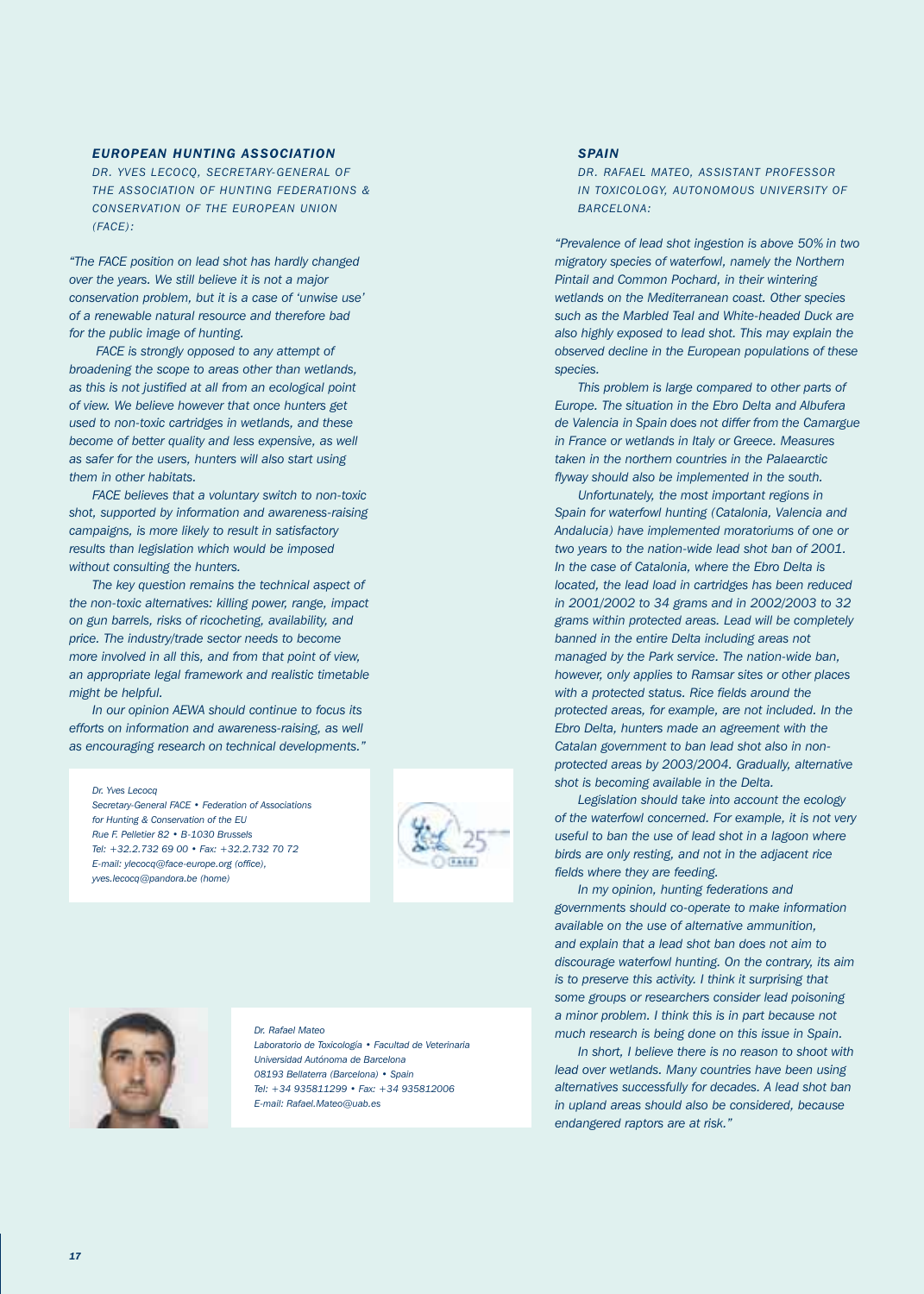

# A RECENT CO-ORDINATION INITIATIVE: WORKSHOP IN ROMANIA

The AEWA Secretariat and the Federation of Hunting Associations of the European Union (FACE) jointly organised a Non-Toxic Shot Workshop in Bucharest, Romania in October 2001. The workshop aimed to raise awareness of the lead poisoning issue among the hunting community and governmental agencies in Central and Eastern Europe. The meeting was attended by delegates from Romania, Hungary, the Czech Republic, Slovakia, Slovenia and The Ukraine and furthermore by speakers (representing conservation organisations, hunting federations and guns and ammunition manufacturers) from the United Kingdom, Denmark, France, Belgium, and the Netherlands.

In short, the topics that were addressed at the workshop were:

- Presentation of the Update Report named above (Ms. Nienke Beintema, Wetlands International)
- Internal and external ballistics, safety, efficiency, cost factors, availability and future development (Dr. Martin Tulp)
- The manufacturer's perspective (Mr. Frédéric Pavat, Browning International)
- Problems related to the use of lead shot and its alternatives the French
- experience (Mr. François Lamarque, National Hunting and Wildlife Agency) — Experiences with the phasing-out of lead shot - the Danish example
- (Mr. Niels Kanstrup, Danish Hunters' Association) — Practical use of non-toxic shot alternatives – situation in the UK and USA
	- (Dr. John Harradine, British Association for Shooting and Conservation).

The participants agreed on the formulation of the following Workshop Outcomes: In order to avoid unnecessary deaths of waterbirds because of poisoning through the ingestion of spent lead shot, and the resulting contamination of the environment, the participants recommended that the phasing out of lead shot over wetlands, in accordance with the international commitments under AEWA, should be speeded up by:

*"GRADUALISM WITH CLEAR TARGETS AND IMPLEMENTATION DEADLINES OVER A REASONABLE PERIOD OF TIME MAY BE THE ONLY RIGHT AND REALISTIC ANSWER." SERGIU CELAC*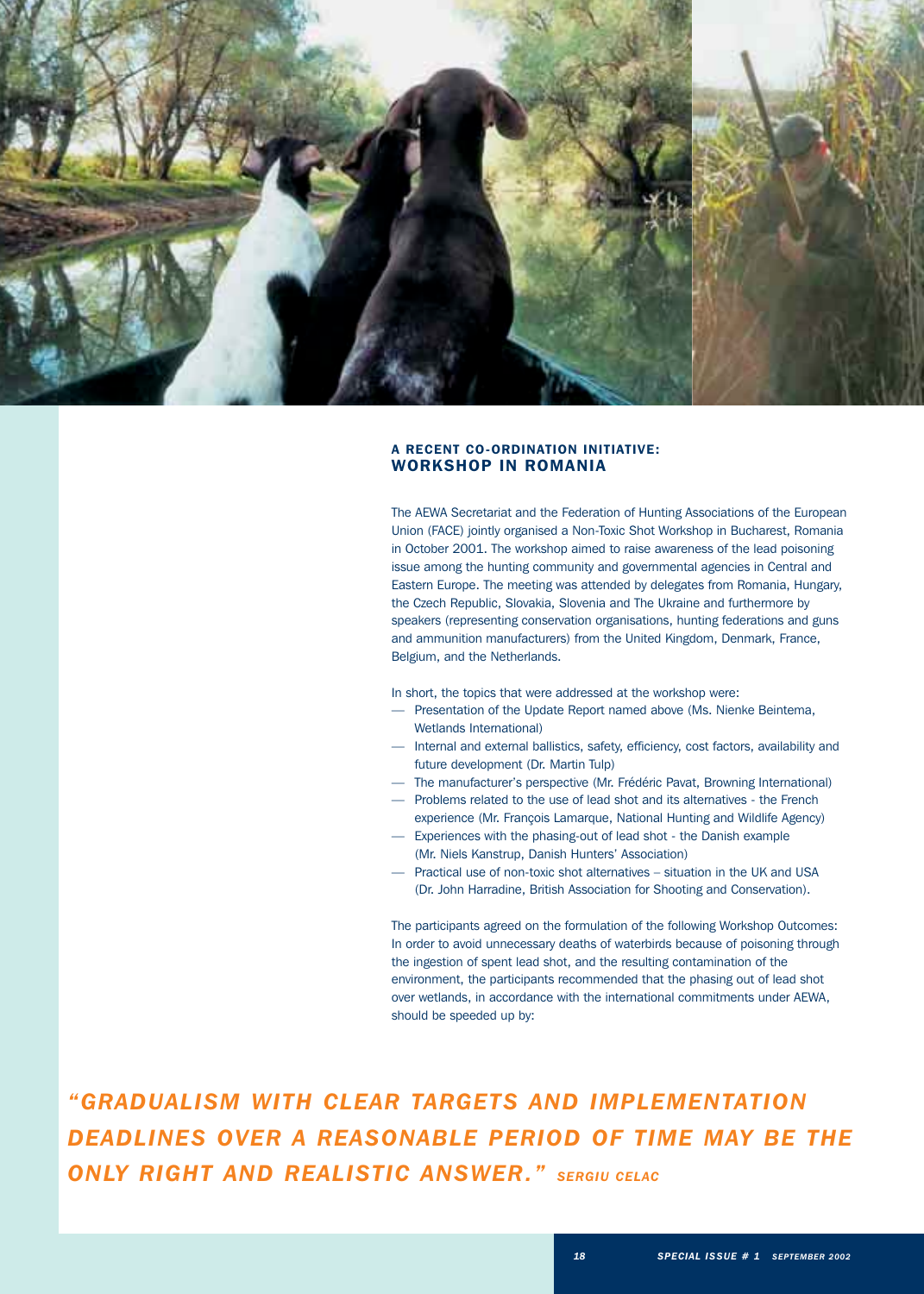

- Increasing international co-operation (with AEWA, FACE, CIC, CIP, manufacturers, etc.) to achieve the objective
- Collecting existing information and disseminating it through appropriate networks (AEWA, FACE, CIC) to those countries yet to phase out lead shot
- Encouraging investigations, where appropriate, to assess the scale of ingested lead shot poisoning at the national level
- Developing guidelines, based on existing experience, to address the specific requirements of developing countries and those with economies in transition
- Raising awareness about the problem and possible solutions among user groups and decision-makers, through
	- material for grassroots-level in appropriate languages
		- (leaflets/hand-outs, etc.)
	- special issues of AEWA/FACE/CIC newsletters
	- hunting magazines, etc.
- Educating and training of hunters in the effective use of non-toxic alternatives
- Facilitating and encouraging improvement of shooting through practising at shooting ranges, etc.
- Standardising product description by cartridge manufacturers
- Encouraging the local manufacture of non-toxic cartridges
- Creating incentives for introducing alternatives
- Encouraging further development of effective non-toxic shot
- Finally, participants recommended that hunting interests be fully represented in all debates and developments concerning the future use of lead shot in east European and other countries.

The following day, a practical session took place at a nearby shooting range in Bucharest. This event started out with a short demonstration of the function of a shooting range to the participants, followed by the opportunity for everybody to practice trap shooting with the provided shotguns. Later on, panels were used to demonstrate patterning and penetration of lead and steel shot at various distances. Explanations were given by the guest speakers.

> *Ambassador Sergiu Celac Romanian Hunters' and Anglers' Association Aleea Alexandru 10 • Bucharest 71273 • Romania E-mail: sergiu.celac@emcrom.ro*

# *WORKSHOP PARTICIPANT: ROMANIA*

*SERGIU CELAC, FORMER PRESIDENT (1990- 1993) OF THE ROMANIAN HUNTERS' AND ANGLERS' ASSOCIATION, AND ALTERNATE ROMANIAN REPRESENTATIVE TO FACE:*

*"The level of awareness of the lead poisoning issue among hunters in Romania is pretty low – actually, the issue is hardly known beyond a relatively narrow circle of professionals. Little has been done so far on either the regulatory or the awareness-raising side. Many hunters are aware of the lead poisoning risk but are not happy with the proposed solutions. They cannot afford to buy new shotguns, and they find the cost of non-toxic shot prohibitive and its performance disappointing. Also, there are new, hitherto unknown hazards such as breaking teeth on steel shot.*

*Therefore in addition to legislation, communication and awareness are important when addressing the issue, but we still have to be conscious of the fact that proper enforcement will take time and will largely depend on the availability of reliable, cost-effective and user-friendly alternative solutions. Gradualism with clear targets and implementation deadlines over a reasonable period of time may be the only right and realistic answer.*

*Reports on the findings of the AEWA/FACE Nontoxic Shot Workshop in Bucharest, in October 2001, organised in co-operation with the Romanian Association of Hunters and Anglers, were published in the national press and specialist publications. Legislative action will have to be undertaken soon since Romania has opened the file on environmental issues in its accession negotiations with the European Union. International technical assistance in drafting the adequate regulatory framework and preparing the required enforcement capability is crucial. Most importantly, we need practical examples of best practice for the preparation of realistic action plans to phase in the new regulatory requirements.*

*In addition to the action taken by intergovernmental institutions and non-governmental organisations, I think that a great deal of responsibility also falls upon the shoulders of the manufacturers and distributors of new guns and ammunition. Aggressive, and truthful, commercial advertising, including subsidised demonstration events can prove to be a lot more effective than rigid enforcement measures.*

*My view may be technically naive, but I think that more inventive technological research and development by the relevant industries, with government and EU support, may bring forth reasonable answers. One such cost-effective solution could possibly be that of providing traditional lead shot with an indestructible non-toxic coating."*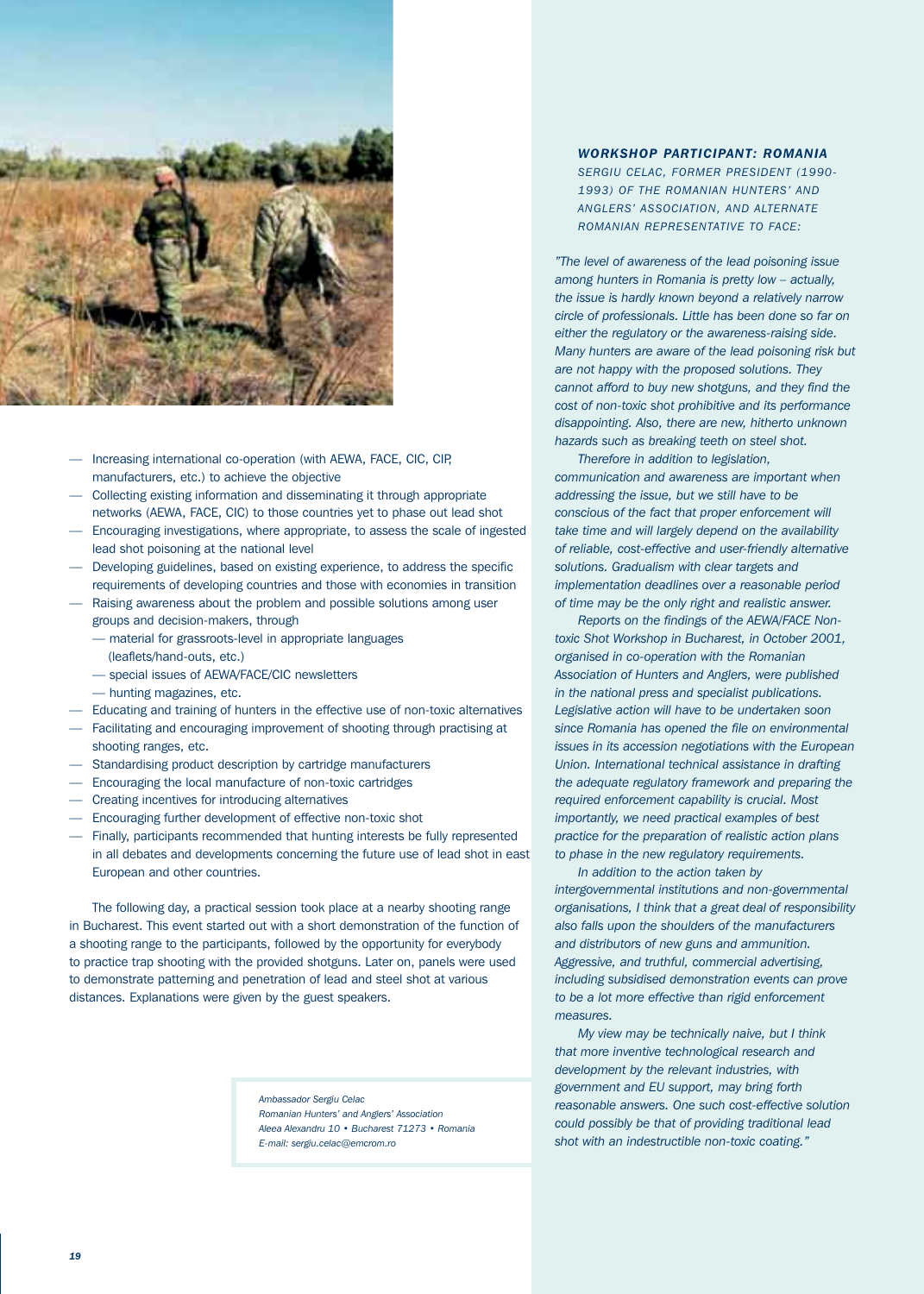*WORKSHOP PARTICIPANT: THE UKRAINE DR. VASILIY KOSTYUSHIN, WETLANDS INTERNATIONAL – BLACK SEA PROGRAMME:*

*"The Ukraine is a densely populated country with hundreds of thousands of hunters. In some regions, lead poisoning is therefore a serious problem. Ukrainian scientists have found some evidence of this, but we lack the data that is necessary to evaluate the situation for the whole country.*

*The problem is very difficult to address in the Ukraine. The majority of hunters do not want to acknowledge that there is a problem, because often their guns are quite old and not suitable for steel shot.*

*No matter how the problem is approached, it will take years and years before anything is likely to change. For a start it is necessary to raise awareness among hunters and the public, and only then should we try to make changes in legislation. Also it is very important that special research is conducted to evaluate the scale of the lead poisoning problem in the Ukraine. International data, for example from Germany or Denmark or England (The United Kingdom?), will be much less convincing to our hunters than sound Ukrainian data.*

*It is really important that we develop an information network. During the first three to five years, funds should be used mainly for events such as workshops, meetings and study tours, and the production of information material such as posters, brochures, radio and TV programmes. At the moment only very few hunters are willing to make changes. Nature conservationists should develop contacts with this category of hunters and use them to 'recruit' hunters for this 'new religion' (i.e., steel shot hunting) and change the hunters' mentality.*

*During the Non-Toxic Shot Seminar in Bucharest I received a lot of new information. I am planning to use this to prepare several projects aimed to raise hunters' awareness regarding lead poisoning and non-toxic shot. Also I made several valuable contacts with specialists of this problem. It would be ideal if at least one non-toxic shot workshop could be held in the Ukraine, which would bring together Ukrainian and foreign hunters and conservationists. That would be an important and stimulating first step."*

*Dr. Vasiliy Kostyushin Wetlands International – Black Sea Programme PO Box 82 • 01032 Kiev • Ukraine Tel/Fax: +380 44 2465862 • E-mail: wetland@carrier.kiev.ua*



# *WORKSHOP PARTICIPANT: CZECH REPUBLIC*

*FRANTISEK HAVRANEK, INSTITUTE OF WILDLIFE MANAGEMENT, PRAGUE, CZECH REPUBLIC:*

*"I consider the lead poisoning problem in the Czech Republic to be relatively serious – the numbers of ducks (Anas platyrhynchos) have generally decreased. Annually the number of bagged waterbirds is about 236,000. Many of those come from duck farms: every year at least 200,000 birds bred in captivity are being released for hunting purposes. We discovered that 1.5 % of all ducks shot in the Czech Republic have lead pellets in their stomachs; among farm birds released for hunting this percentage is 0.58, but in wild birds the percentage is 8.7. In other words, the natural population is more affected. Birds shot on rivers had no pellets in their stomachs.*

*I do not think it is difficult to discuss this problem with Czech hunters. In 1999 the hunters' clubs organised on their own initiative a conference on toxic shot and its influence on littoral ecosystems. They published a number of reports and papers, and also organised a practical demonstration. Many articles appeared in professional hunting journals.*

*The practical application of non-toxic shot will probably not make the hunters enthusiastic, but it will be accepted as a necessity that must be laid down in hunting legislation. From various reasons, I do not consider it effective to involve nature conservationists in this problem. Preferably, the solution should be solved by hunters and within the framework of their organisations.*

*Non-toxic pellets are not easily available on the market, as there is not much demand for them. However, the Czech company, Sellier & Bellot, is prepared to meet our demand.*

*The legislative protection of water ecosystems in the Czech Republic is currently approaching an international level: it corresponds with that one of our neighbouring countries (Germany, Austria etc). Only some legal modifications have to be carried out so as to guarantee the implementation (79/409/EEC, 92/43/EEC etc.)*

*The Bucharest workshop has extended our international contacts and brought some new information? which has been forwarded to the respective divisions at the Ministry of Agriculture, Ministry of Environment and many hunting organisations. In my opinion, the participants of the Bucharest workshop have become familiar with the topic. The next step is to organise similar workshops on national levels together with international experts so that as many hunters as possible are involved."*

*Mr. Frantisek Havranek Institute of Wildlife Management Mad Pehradou 404 • 10900 Praha 10 Czech Republic • E-mail: fhavranek@quick.cz*

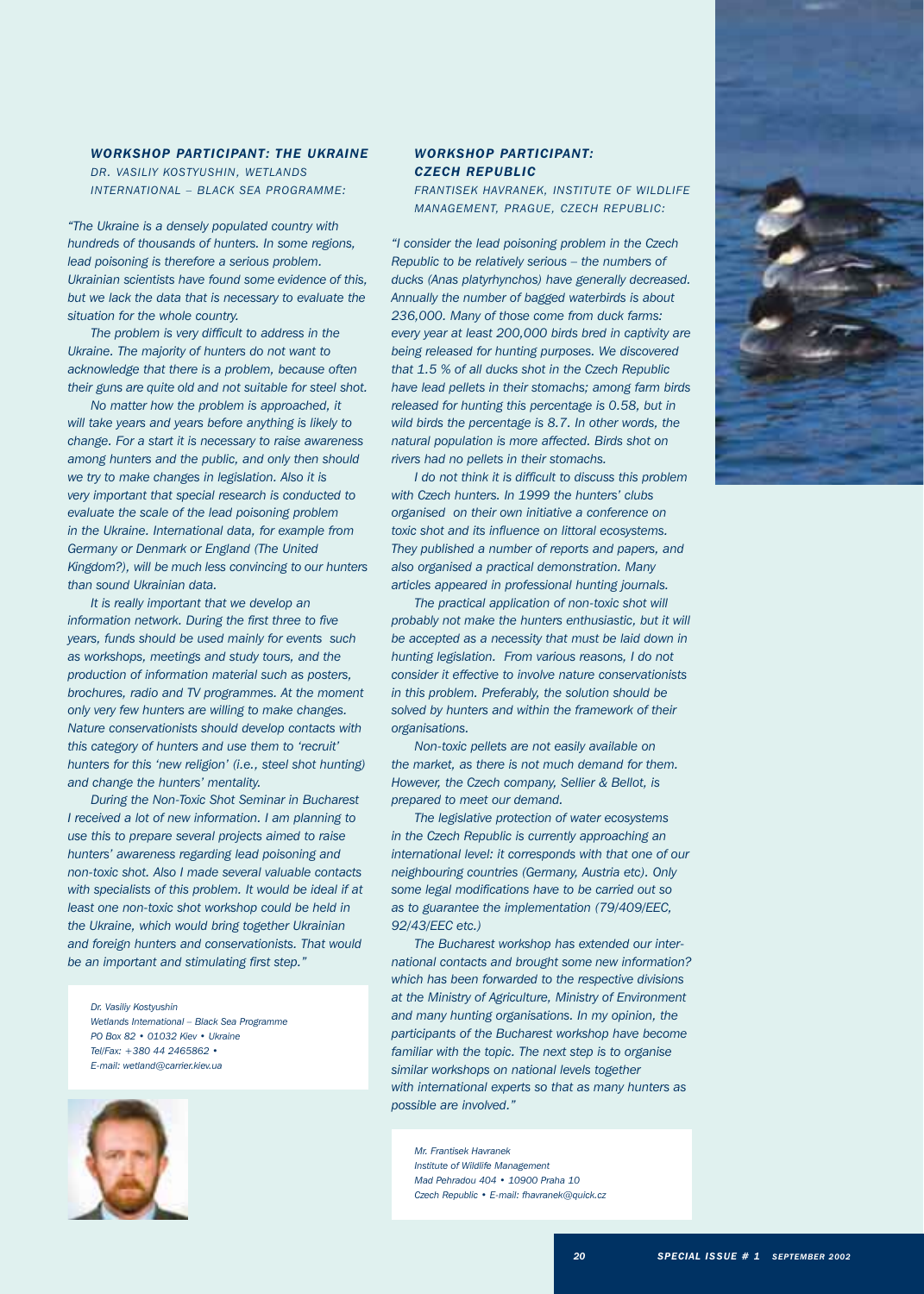# WORKSHOP FOLLOW-UP

A first overview on the outcomes of this exercise was presented by FACE at the Second Meeting of the AEWA Technical Committee, held 5-7 November 2001 in the Carmargue, France. Under the agenda item »Report on the Non-toxic Shot Workshop«, Wetlands International first presented a brief overview on its recently published update report, followed by a presentation given by FACE on the Workshop in Romania. The AEWA Secretariat and the participants welcomed the initiatives taken by AEWA and FACE and also the improved co-operation between these two organisations. The AEWA Secretariat suggested to the Technical Committee to organise another workshop targeting the Southern European Countries. This workshop will be held in Italy in early 2003, in co-operation with national and international hunting organisations.

In summary, at the Camargue meeting the following steps were agreed to be taken:

- Establishment of a body under the AEWA umbrella, to secure international cooperation in order to achieve the objective of phasing out lead shot. Within this body, the following main stakeholders should be represented: FACE, CIC, Wetlands International, BirdLife International, CIP, manufacturers, etc.
- Collection of information in countries where the scale of incidence of lead poisoning is still unknown. This can be done by using the extensive network built up by Wetlands International to gather the data for the 2000 update report. FACE and CIC can address their hunters' network.
- Developing guidelines, based on existing experience, to address the steps that can be taken towards the phasing out of lead shot, in particular of developing countries and those with economies in transition
- In addition, raising awareness about the problem and possible solutions among user groups and decision-makers
- Educating and training of hunters in practices of the effective use of non-toxic alternatives
- Standardising product description, including safety features, by cartridge manufacturers
- Creating incentives for introducing non-toxic shot alternatives; encouraging the local manufacture and encouraging the further development of effective nontoxic shot

# *WORKSHOP PARTICIPANT: HUNGARY*

*GERGELY TORDA, AUTHORITY FOR NATURE CONSERVATION, MINISTRY OF THE ENVIRONMENT, HUNGARY:*



*"In Hungary we are still at the very beginning of the long process of replacing lead shot with non-toxic alternatives. Generally, Hungarian hunters are fully unaware of the lead poisoning issue, and almost none of them use non-toxic shot. Although there have been some studies on the lead poisoning issue, the exact extent of the phenomenon is not known. We are currently initiating a research project to gather more information on this.*

*Hungarian hunting traditions are strong and hunters are not open to change. As hunting regulations become stricter all the time, the hunters' approach to nature conservation is rather negative.*

*The other main difficulty is a financial one. Shifting from lead to non-toxic alternatives entails* *financial consequences, as regards both ammunition and weapons. The majority of Hungary's ca. 40,000 hunters cannot afford to buy a new shotgun for shooting high performance alternatives, nor can they afford to purchase non-toxic cartridges that are four or five times more expensive than lead shot.*

*With the Hungarian Ministry for the Environment as a leading partner, a professional working group has been established to co-ordinate the transition. We are going to conduct awareness campaigns, practical demonstrations and legislative background projects. The Hungarian Hunters Association is involved in these actions, so I propose any further action should be first communicated to this body to evaluate its role and possible cooperative involvement. We, of course, encourage every attempt to facilitate the introduction of the ban, from the side of both hunters and nature conservationists.*

*Despite the establishment of this working group, we face some yet unsolved problems, mostly financial ones. Therefore financial help to carry out the necessary research and to organise demonstrations and informational meetings for hunters would be a great help. Regarding the cost of cartridges we might be able to subsidize non-toxic shot, and add a due to the price of lead shot, but the issue of hunters having to buy new guns remains unsolved.*

*The European Hunters' Association (FACE) could also play an important role. One of our main problems is that hunters do not have confidence in nature conservationists. Therefore if FACE contacted the Hungarian Hunters Association regarding the lead poisoning issue, and informed them about the seriousness of the problem, the campaigns would probably be better received.*

*I think the workshop in Bucharest was excellent and could serve as an example for future workshops. I have used much of the information that I acquired, for example in some presentations that we gave about lead poisoning and corresponding issues to hunters. The information was also useful in the negotiations with the Ministry of Agriculture about a possible date for banning lead shot in wetlands, and for the negotiations with other interest groups.*

*Taking all this into consideration, I believe that the problem will eventually be solved in Eastern Europe. It is already on the task list of national nature conservation authorities, but it might need some extra time."*

*Mr. Gergely Torda*

*Authority for Nature Conservation • Ministry of the Environment Kolto u. 21 • 1121 Budapest • Hungary Tel: +361 395 2605 • E-mail: torda@mail2.ktm.hu*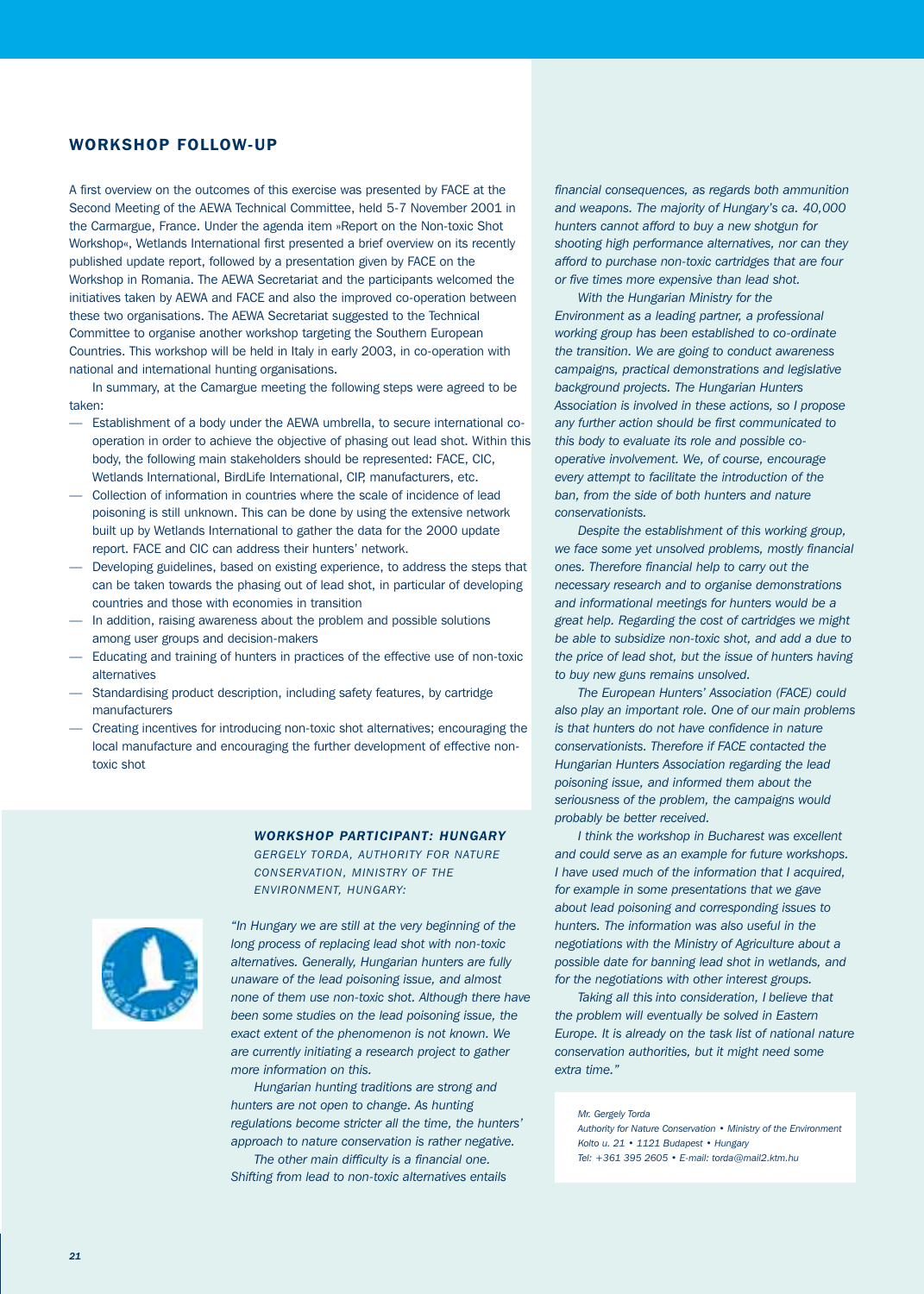# *INTERNATIONAL NATURE CONSERVATION*

*DR. GERARD C. BOERE, INTERNATIONAL PROGRAMME CO-ORDINATOR, WETLANDS INTERNATIONAL:*

*"Lead poisoning is an important issue to address internationally as it concerns short and long distance migratory waterbirds. The proven effect of the poisonous character of lead (pellets from hunting as well as lead fishing weights) makes it necessary that the use of lead pellets is abandoned throughout the entire flyway. Measures in only a few countries are not sufficient as the birds can pick up lead in another country during their annual migration.*

*This also makes it difficult to solve the problem. The flyway addressed by the African Eurasian Migratory Waterbird Agreement includes many countries, with considerable differences between them. The capacity and resources among countries to solve this problem are much greater in Europe than in many African countries, the latter having quite different priorities. Hence there is a need to assist these countries in solving the problems, because otherwise, as indicated above, the effect of measures in other countries is lost when the birds reach their wintering areas. Results may be easier to achieve in flyways that involve only a few countries, as is the case in North America.*

*I strongly believe in a two-way approach: education and communication together with the development of international legislation. In my longterm experience of applying international treaties and conventions, I have experienced that setting clear and measurable targets put down in resolutions or even supra-national legislation (as with the EU Bird Directive) is the best way to proceed. In order to achieve a positive result, all stakeholders should be kept well informed of this and the channels of communication should be kept open. Of course the targets and timeframes should be realistic and mechanism should be in place for guidance and follow-up.*

*Subsidizing the production and distribution of non-toxic alternatives to encourage their use, is in my opinion not the right way to go about it. The toxicity of lead shot to waterbirds has been proven beyond any doubt and furthermore its use is not an absolute necessity. So when a Government adopts legislation to phase out the use of lead shot, it is the responsibility of the hunting community to comply with the regulations. It is a different situation in countries like Russia, where hunting is in many cases an important means of subsistence. People in Russia often produce their own lead shot at home, which is impossible with other materials. Therefore a country's*

# FURTHER AGREEMENT STEPS

The AEWA Technical Committee will meet again in Tanzania, 26-28 May 2002. The lead poisoning issue will be one of the agenda items: the outcomes of the workshop in Romania will be discussed further, as well as the possibilities of establishing a special working group under AEWA umbrella, see above.

Also, the Technical Committee will discuss a Resolution draft that deals in particular with this issue, and that will be evaluated and hopefully accepted at the Second Meeting of the Parties in Bonn, Germany, 25-27 September 2002. The Resolution draft proposes, among others, to continue the process of phasing out lead shot and to render this more feasible by introducing legislation in distinct phases. Also, the Resolution draft proposes actions to ensure communication and co-operation, particularly concerning the exchange of expertise, logistics and finances.

*situation with respect to this issue should be evaluated on an individual basis. However, in general I do see it as a responsibility of Governments to provide the resources for the necessary research and monitoring of a change from lead shot towards non-toxic alternatives.*

*From the beginning, Wetlands International (and its predecessor IWRB) has played an important role in putting the issue on the international conservation agenda and providing the necessary background information through its research networks and specialist groups. This role should be continued through regular updated reviews of the issue of lead poisoning on the global level and providing information and guidance to all stakeholders. Co-operation with other conservation organisations exists, but given the fact that the problem is very dominant among waterbirds, Wetlands International has always been seen as the leading organisation on this issue.*

*In addition, Wetlands International should collect data on the effect of legislation, education and awareness campaigns on the use of lead shot. Wetlands International should encourage countries to monitor the assumed reduction of lead poisoning in waterbirds once the lead shot has been phased out and alternatives are in place. Such monitoring is needed anyway, as it is unlikely that large countries such as the Russian Federation and many African countries, will, in the near future, be in a position to ban lead shot. The effect of lead shot poisoning of waterbirds in a large hunting community, may still be rather substantial, on the flyway level as well.*

*Dr. Gerard C. Boere International Programme Coordinator Wetlands International PO Box 471 • 6700 AL Wageningen • The Netherlands Tel: +31 317 478854 • Fax: +31 317 478850 E-mail: boere@wetlands.agro.nl*

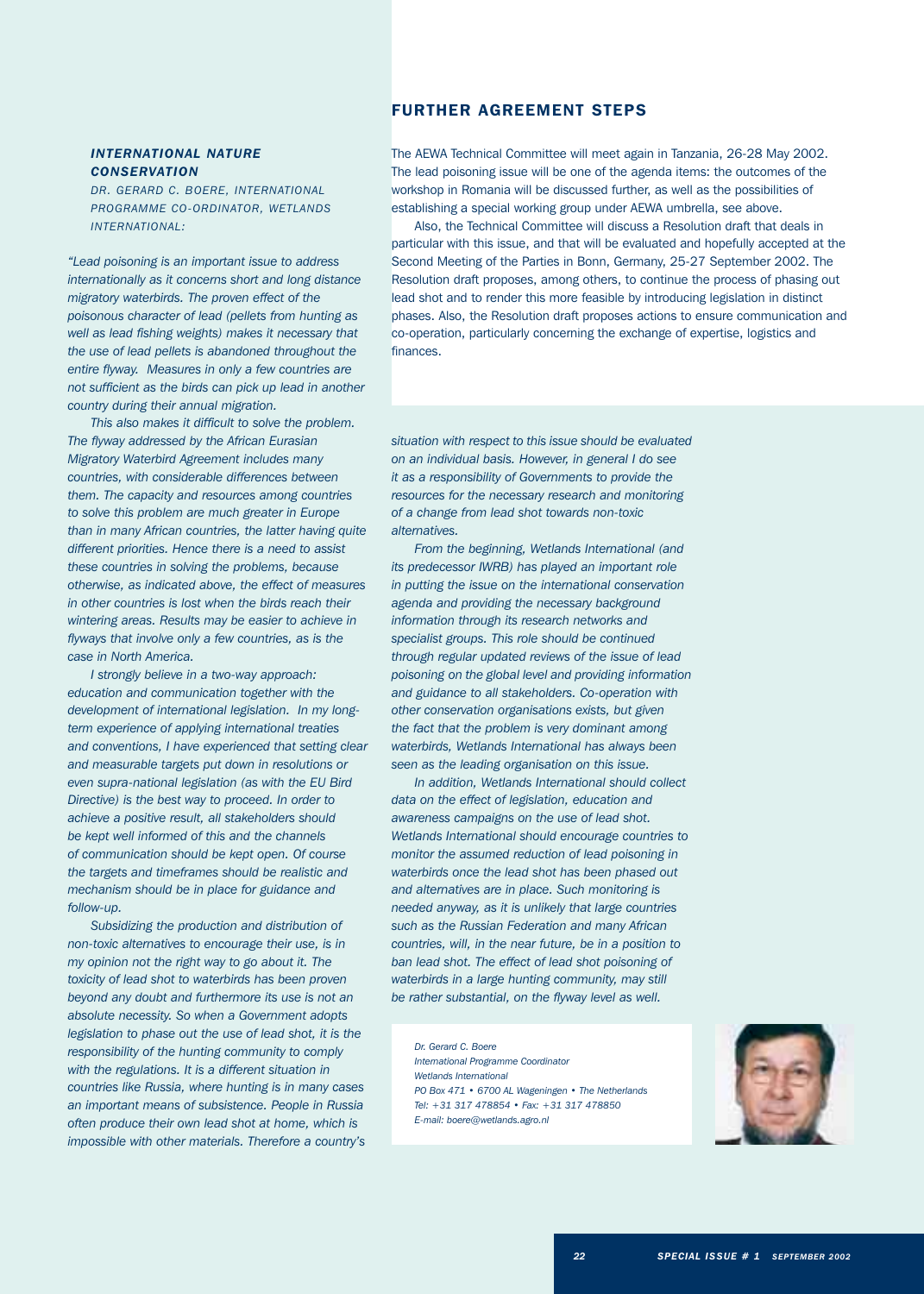# *NORWAY*

*ØYSTEIN R. STØRKERSEN, SENIOR ADVISER, DIRECTORATE FOR NATURE MANAGEMENT, NORWAY:*

*"In many areas in Norway, the level of lead in the environment is far above the normal or expected levels. Lead deposition in Norway is mainly caused by hunters: 72% of the annual deposition is caused by the use of shotguns. Research shows that lead pellets take 15-70 years to dissolve, depending on the environmental conditions. The research also showed that huge numbers of waterbirds are lethally, though unintentionally, affected by the ingestion of lead pellets. There are two main reasons to avoid the use of leaded pellets, and the acceptance of those seems to be widespread: there is the animal welfare issue – lead poisoning occurs when waterbirds ingest lead pellets – and the unnecessary spread of huge amounts of lead into our environment. Since substitutes exist, it is widely accepted that these should replace lead ammunition.*

*However, since hunters are traditional in their choices, the shift towards the more environmentally friendly substitutes (like bismuth, tungsten, molybdenum, steel or a mix of these and other materials) has been very slow. Among hunters there is a perception that lead pellets are more suited for use with shotguns, and that their ballistics are superior to those of other substances (e.g. a smaller chance of ricocheting, a higher energy on impact, and wider spreading after firing). In Norway studies of the properties of lead pellets, various types of non-toxic pellets and their ballistic properties, have concluded that alternative pellets do no harm to most shotguns, but that they may in certain circumstances behave differently compared to lead pellets after being fired. However, several tests show that the risk of being hit by a ricocheting alternative pellet is almost zero, and that a smaller spread of the pellets may actually be an advantage when hunting certain species. In conclusion, reports state that the alternative pellets are good enough to recommend a shift.* 

*In 1991, the Norwegian hunters' association entered a 10-year agreement with the national nature protection authorities to voluntarily phase out the use of lead pellets for all hunting. Regrettably, monitoring showed that only a drop of a third was achieved within that period. A part of the agreement was also that if the set targets were not met with a certain minimum (80%), the authorities would enforce new legislation. Having set a ban on the use of lead pellets in wetlands in 1991, the ban has consequently been extended to shooting ranges as of July 1st 2002 and finally all use and import will be banned by January 1st 2005.* 

*Through an annual booklet sent to all hunters in Norway, the hunting community has been able to follow and discuss the development of this process and to read about the tests and experiences with different substitutes. Through such distribution of information on the advantages to both wildlife and humankind of reducing the use of lead, our impression is that most people accept the idea, but still they are slow to act. Because of this, the time seemed ripe to help the public make the right choice by implementing new legislation. The Norwegian experience shows that it may be a long and slow process to phase out the use of lead pellets through voluntary systems. It is important to use innovative ways forward and to co-operate closely with national hunting organisations. On a regional or global scale it would seem ideal to also achieve a consensus through various relevant conventions and to involve both manufacturers and international hunting organisations in the task."*

*Mr. Øystein R. Størkersen Senior Adviser, Directorate for Nature Management Tungasletta 2 • N-7485 Trondheim • Norway Tel: +47-7358 0814/0500 Fax: +47-7358 0501 E-mail: oystein.storkersen@dirnat.no* 



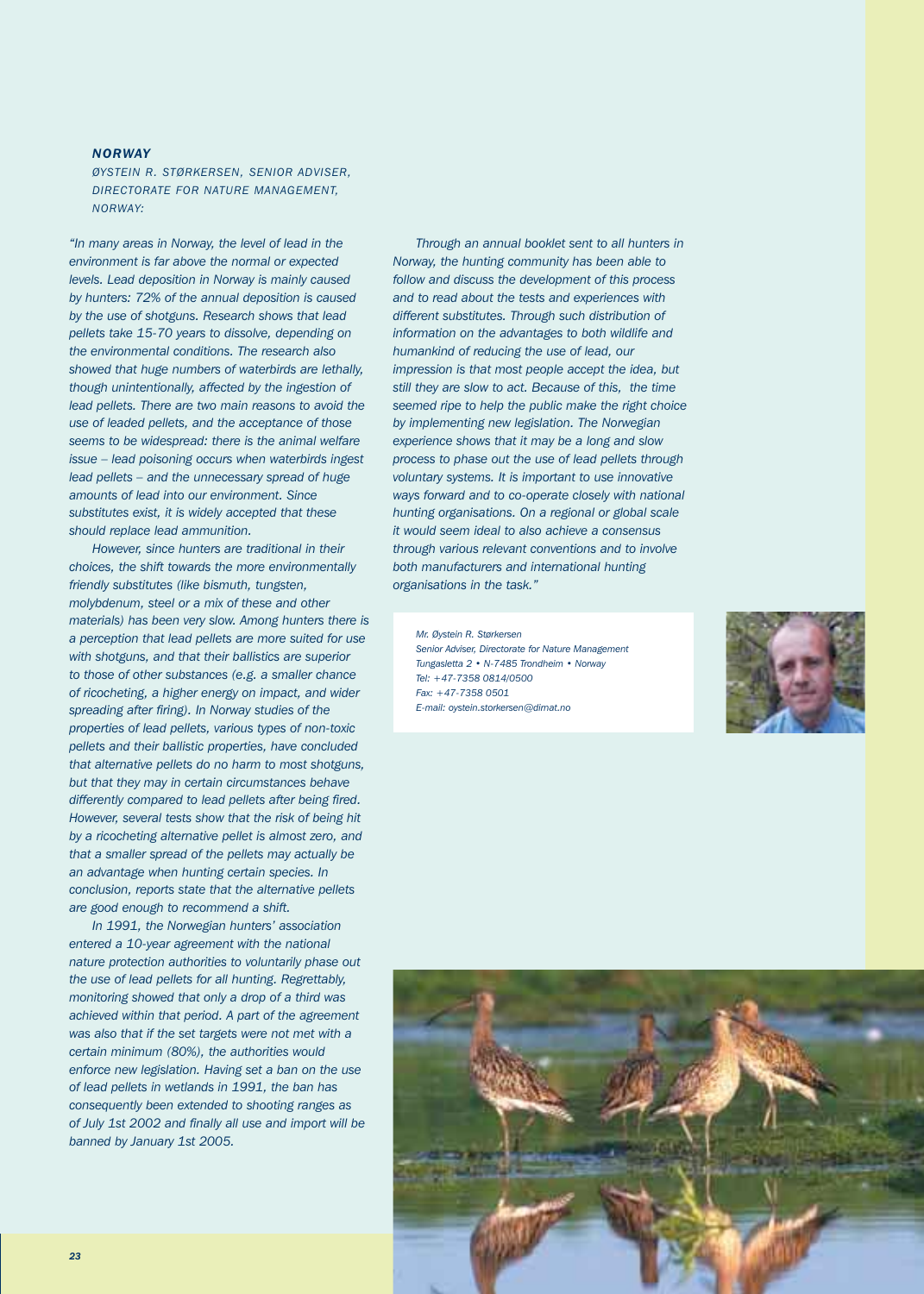# *ISRAEL*

*DR. SIMON C. NEMTZOV, WILDLIFE ECOLOGIST AND CITES DELEGATE, ISRAEL NATURE AND PARKS AUTHORITY:*

*"Israel is greatly involved in issues of wildlife conservation, especially where it concerns migratory birds. Israel has also recently agreed to sign the AEWA. Because of Israel's unique position on the major flyway between Eurasia and Africa, many millions of birds pass through the country twice annually. Israel also is greatly involved in projects for raptor conservation. For these reasons Israel is interested in reducing lead use in general, and in hunting ammunition in particular.*

*The issue of lead poisoning is not a major wildlife conservation priority, but has recently gained momentum as a number of raptors have died from lead poisoning over the last couple of years. Some of these have been shot outside of Israel and died here during migration, others have ingested lead pellets (presumably from hunted carcasses). This issue was brought to light in a number of papers by Israelis, presented at last year's raptor conference in Spain. There is little waterfowl hunting in Israel but lead ammunition is problematic in other uses.*

*Because hunting is not a major sport in this country there is little pressure to change hunting laws or practices. The hunters are not familiar at all with the issue of non-toxic ammunition and are generally wary of making any changes. No information on the issue is of non-toxic ammunition is available yet in the native languages (Hebrew and Arabic).*

*At this stage, we are in the process of changing the ammunition used by our rangers to non-toxic shot. There is an action plan being formulated to get hunters to convert to non-toxic shot too, but this has yet to be finalized and implemented. Non-toxic ammunition is not available yet in this country and the ammunition importers have yet to learn about the products available and the most appropriate ones to import and put on sale. Current legislation actually states that hunters MUST use lead shot; this was originally intended to exclude the use of bullets from rifles, but the wording now hampers the introduction of alternative shot. Obviously this has to be amended.*

*I am not aware of the situation in other countries in the Middle East, but I do know that Israel is the most conservation-oriented nation in the area. Israel will continue to set a positive example for proper nature conservation in the region."*

*Dr. Simon C. Nemtzov Israel Nature and Parks Authority Science and Conservation Division 3 Am Ve'Olamo Street • Jerusalem 95463 • Israel Tel: 972 3-7762227 • Fax: 972 2-6529232/5005409 E-mail: simon.nemtzov@nature-parks.org.il*

# *LATVIA*

*ANTRA STÎPNIECE, INSTITUTE OF BIOLOGY, UNIVERSITY OF LATVIA:*

*"In Latvia, we have good legislation concerning the use of toxic shot: it is not allowed at Ramsar sites and nature reserves. Also, the impact of lead shot deposition is alleviated by the fact that many of the main wetlands have bottoms that consist of soft sediments. Shot pellets easily sink into the sediment where they are out of the reach of waterbirds. However, the problem may be larger than we think, because many birds die unnoticed. There is still a need of research to show that this actually is a problem. Otherwise, hunters are not going to take the issue seriously.* 

*Non-toxic shot is available in Latvia, although sometimes it is difficult to obtain the right pellet size. There hasn't been any research to monitor the use of non-toxic shot. I have no statistical data on this, but when I speak to hunters I get the impression that the awareness of the issue is gradually increasing."*

*Ms. Antra Stîpniece Institute of Biology • University of Latvia Miera 3 • Salaspils 2169 • Latvia Tel: +371 2 945393/944988 E-mail: antra@email.lubi.edu.lv*



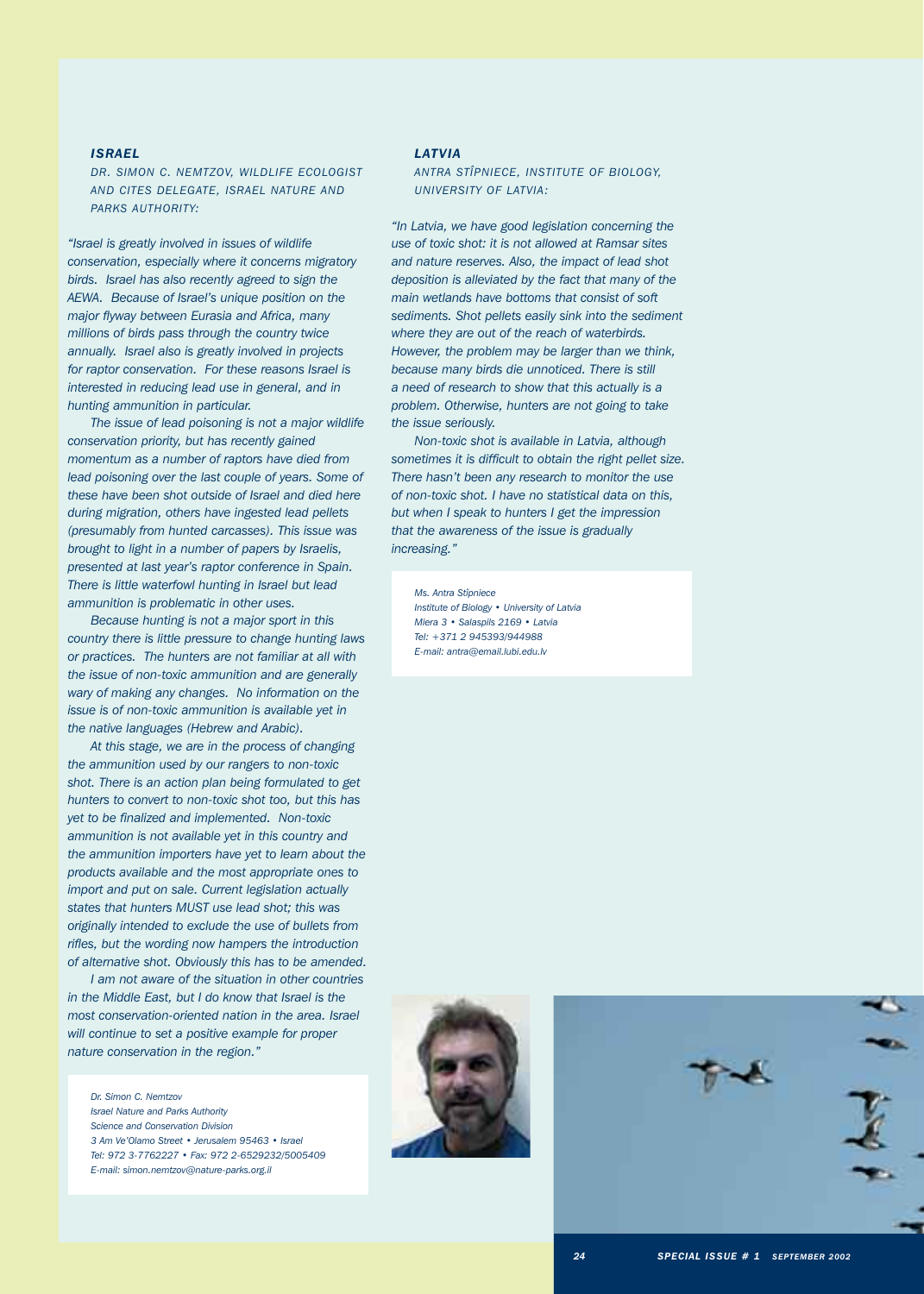# AEWA SECRETARIAT FINAL STATEMENT

# *"WITHOUT ANY QUESTION LEAD AMMUNITION IS A SERIOUS THREAT TO SPECIES AND HABITATS WORLDWIDE" BERT LENTEN*







# *IN CONCLUSION*

*BERT LENTEN, EXECUTIVE SECRETARY OF THE AGREEMENT ON THE CONSERVATION OF AFRICAN EURASIAN MIGRATORY WATERBIRDS, BONN, GERMANY:*

*"The issue of lead poisoning in waterbirds through the ingestion of spent lead shot is gradually receiving more attention in the international hunting and conservation context. AEWA is very pleased with this development, because without question, lead ammunition is a serious threat to species and habitats worldwide.* 

*During the last years, it has become clear that there are various types of non-toxic ammunition that are high-quality alternatives to lead shot, which makes the solution to the issue obvious: lead shot should not be used any more for hunting waterbirds.*

*AEWA realises that the implementation of a ban on lead shot worldwide entails many difficulties, particularly of a logistical nature. Firstly there is the awareness issue: hunters need to be convinced of the need of switching to non-toxic shot, and they need to abandon their prejudices about non-toxic shot. Often, the negative image of, for example, having to buy new guns, is totally inaccurate. Learning the facts about non-toxic shot, and about safe and appropriate ways of using it, is an important key in this.* 

*Still, there is a clear need of financial assistance for governments, hunting federations and individual hunters in countries who are not in a position to make any changes in the near future. After all, projects like education and training sessions, change of legislation, and establishment of effective enforcement do cost money. It is therefore necessary that the international community, in the form of conservation organisations, agreement secretariats, international hunting federations and certainly also ammunition manufacturers, should take a firm stand together.* 

*We have to keep in mind that all the difficulties that possibly arise, such as a lack of awareness, time, expertise and finances, may easily lead to a state of bureaucracy, and possibly even pessimism regarding the possibility to solve the issue in a way that all stakeholders are satisfied with. AEWA however believes that it is not only absolutely necessary, but also highly possible to tackle the issue, with the help and energy of all parties concerned.* 

*After all, it is in everybody's best interest to preserve waterbirds and their habitats for the future."*

*Bert Lenten Executive Secretary AEWA Martin-Luther-King-Str. 8 • 53175 Bonn • Germany Tel: +49 228 815 2413 • Fax: +49 228 815 2450 E-mail: aewa@unep.de • http://www.unep-wcmc.org/aewa*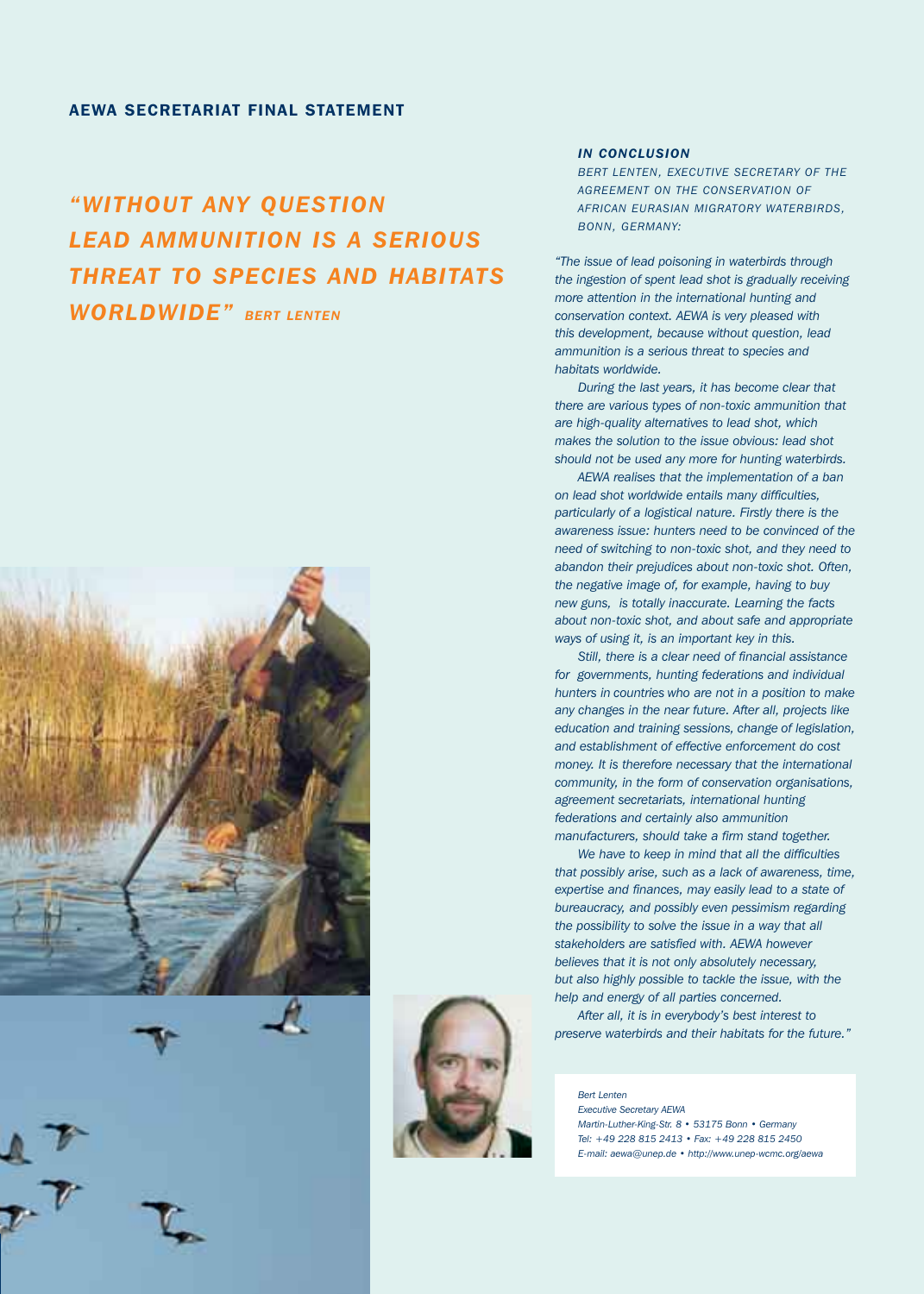# *USEFUL LITERATURE*

Beintema, N.H. 2001. Lead Poisoning in Waterbirds. International Update Report 2000. Wetlands International, Wageningen, The Netherlands. Available at http://www.nhbs.com (to order hardcopies) or http://www.wetlands.org/pubs&/Lead\_P\_Report.htm (electronic version).

Grinell, G.B. 1894. Lead Poisoning. Forest and Stream 42(6): 117-118.

Kenntner, N., Tataruch, F. and Krone, O. Heavy metals in soft tissue of white-tailed eagles found dead or moribund in Germany and Austria from 1993 to 2000. Environ. Toxicol. And Chem. 20 (8): 1831-1837.

Pain, D.J. (ed.) 1992. Lead poisoning in waterfowl. Proceedings of an IWRB Workshop, Brussels, Belgium, 13-15 June 1991. IWRB Special Publication 16, Slimbridge, UK.

Scheuhammer, A.M. and Norris, S.L. 1995. A review of the environmental impacts of lead shotshell ammunition and lead fishing weights in Canada. Canadian Wildlife Service Occasional Paper No. 88. Ottawa, Canada. Available at http://www.cws-scf.ec.gc.ca/pub/ops/op88/home.html.

# *USEFUL INTERNET SITES*

*General information on lead poisoning:* Canadian Wildlife Service Site: http://www.cws-scf.ec.gc.ca/hww-fap/lead/leadp.html Comprehensive French site: http://www.univers-nature.com/dossiers/plomb/ Good overview of the issue and its implications: http://www.swansociety.org/issues/lead/0102lead.html

# *Ammunition:*

Browning: http://www.browningint.com Remington: http://www.remington.com/AMMO/PAGES/Shotshell/steelselect.htm General site with useful tips: http://www.ballisticproducts.com/MFGRS/mfglisting.htm

# *Organisations:*

AEWA: http://www.unep-wcmc.org/AEWA/index2.html Wetlands International: http://www.wetlands.org FACE: http://www.face-europe.org IUCN: http://www.iucn.org Wildfowl and Wetlands Trust: http://www.wwt.org.uk

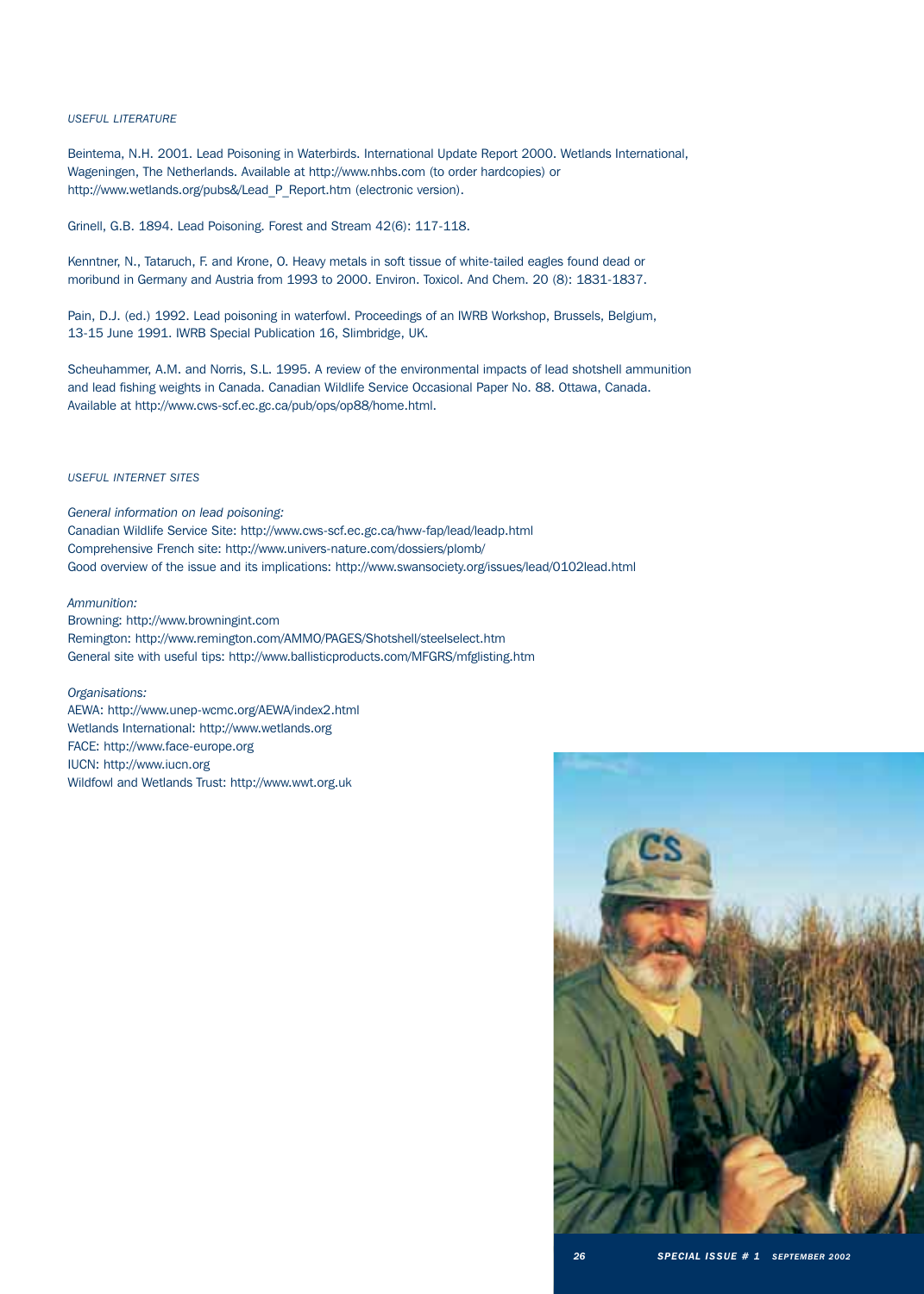# *COLOFON*

*The African-Eurasian Waterbird Agreement is an Agreement (AEWA) under the Convention on the Conservation of Migratory Species of Wild Animals Commonly referred to as the Bonn Convention. AEWA aims to create a legal basis for a concerted conservation and management policy by Range States for migratory Waterbird Species. The UNEP/ AEWA Secretariat tries to publish twice a year regular issues of the AEWA Newsletter, which provides the latest news on AEWA. This Newsletter is a special issue fully focussing on the problems and possible solutions regarding the use of lead shot for hunting in wetlands. This Newsletter is also available in French and Russian.*

*The Newsletter was published by: UNEP/ AEWA Secretariat Martin-Luther-King Str. 8, 53175 Bonn, Germany Tel: +49 228 815 2413 Fax: +49 228 8152450 E-mail: aewa@unep.de http://www.unep-wcmc.org/aewa Translation: Ms Isobel Kerr Design and Layout: A3 Büro für visuelle Kommunikation für LV Druck, Münster, Germany Printed by: LV Druck, Münster, Germany*

*Photo's: supplied by persons that have been interviewed, except*

| coverpage/page 13            | <b>Herby Kalchreuter</b> |  |  |
|------------------------------|--------------------------|--|--|
| page 3, 6, 8, 11, 14, 23, 27 | <b>Foto Natura</b>       |  |  |
| page 4                       | Steen Axel Hansen        |  |  |
| page 6/7                     | <b>Patrick Redig</b>     |  |  |
| page 24                      | <b>Nienke Beintema</b>   |  |  |